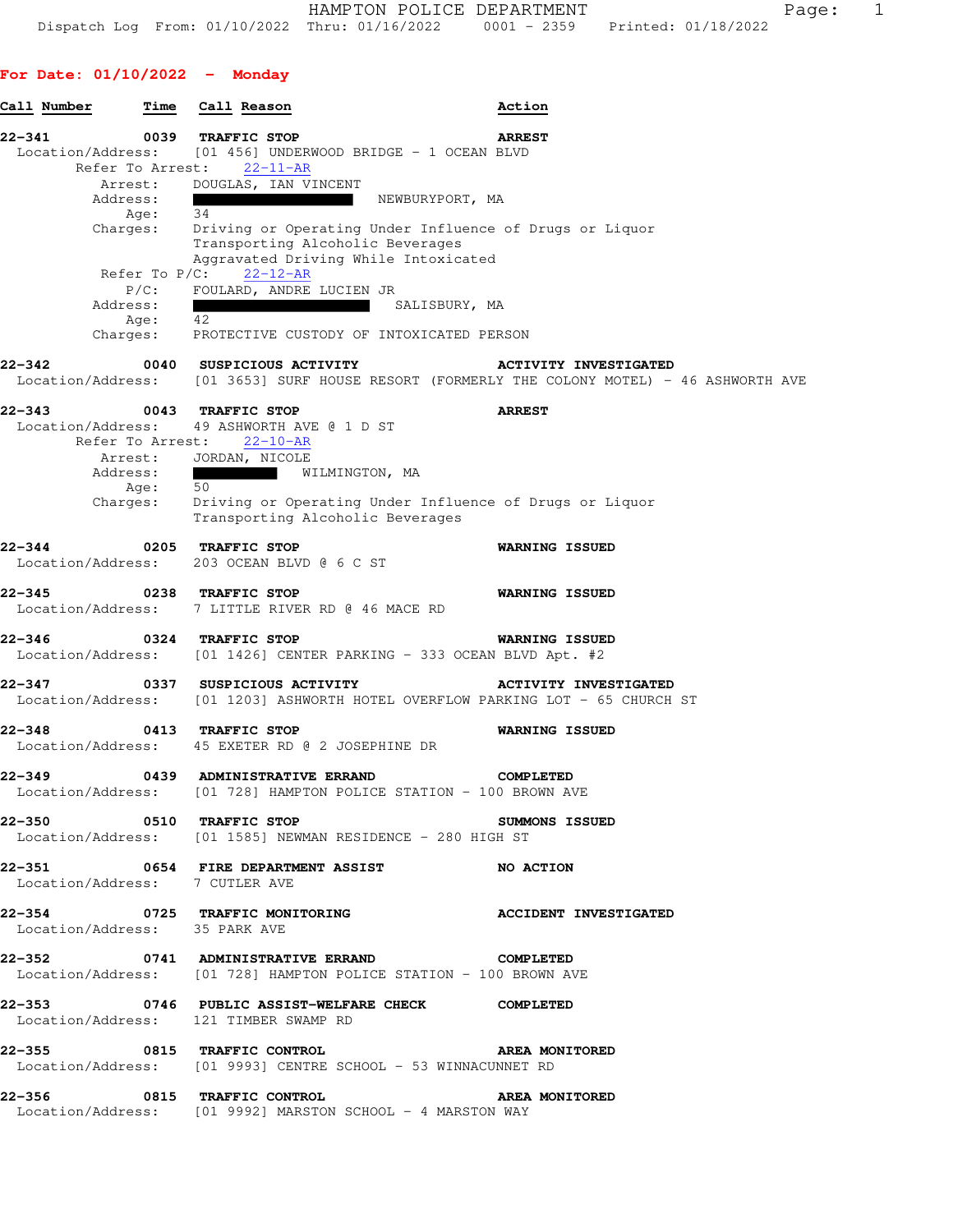|                                                                                                     |                                                                                                                                                                                                                                      |                                                                                                                                 | HAMPTON POLICE DEPARTMENT<br>Dispatch Log From: 01/10/2022 Thru: 01/16/2022 0001 - 2359 Printed: 01/18/2022                             | Page: 2 |  |
|-----------------------------------------------------------------------------------------------------|--------------------------------------------------------------------------------------------------------------------------------------------------------------------------------------------------------------------------------------|---------------------------------------------------------------------------------------------------------------------------------|-----------------------------------------------------------------------------------------------------------------------------------------|---------|--|
| 22-357 6839 ADMINISTRATIVE ERRAND COMPLETED                                                         |                                                                                                                                                                                                                                      |                                                                                                                                 | Location/Address: [01 3484] HAMPTON DISTRICT COURT - 3 TIMBER SWAMP RD                                                                  |         |  |
| 22-358 0848 ADMINISTRATIVE ERRAND COMPLETED<br>Location/Address: 563 EXETER RD @ 2 OLDE RD          |                                                                                                                                                                                                                                      |                                                                                                                                 |                                                                                                                                         |         |  |
| 22-359 0922 FOLLOWUP<br>Location/Address: [01 728] HAMPTON POLICE STATION - 100 BROWN AVE           |                                                                                                                                                                                                                                      |                                                                                                                                 | <b>COMPLETED</b>                                                                                                                        |         |  |
| 22-360 1111 TRAFFIC STOP<br>Location/Address: 799 OCEAN BLVD @ 1 8TH ST                             |                                                                                                                                                                                                                                      |                                                                                                                                 | SUMMONS ISSUED                                                                                                                          |         |  |
| Location/Address: [01 576] INTERCHANGE - 180 LAFAYETTE RD                                           |                                                                                                                                                                                                                                      |                                                                                                                                 | 22-361 1127 TRAFFIC MONITORING AREA MONITORED                                                                                           |         |  |
| Location/Address: 88 DEARBORN AVE                                                                   |                                                                                                                                                                                                                                      |                                                                                                                                 | 22-362 1212 FIRE DEPARTMENT ASSIST ASSISTANCE RENDERED                                                                                  |         |  |
|                                                                                                     |                                                                                                                                                                                                                                      |                                                                                                                                 | 22-363 1246 FIRE DEPARTMENT ASSIST ASSISTANCE RENDERED<br>Location/Address: [01 300] OLD ENGLISH VILLAGE - 451 WINNACUNNET RD Apt. #207 |         |  |
| 22-364 1306 THEFT                                                                                   | Refer To Incident: 22-18-OF                                                                                                                                                                                                          |                                                                                                                                 | INCIDENT INVESTIGATED<br>Location/Address: [01 418] HAMPTON TOWNE ESTATES - 37 TOWLE FARM RD Apt. #19                                   |         |  |
| 22-365 1310 HARASSMENT<br>Location/Address: [01 728] HAMPTON POLICE STATION - 100 BROWN AVE         |                                                                                                                                                                                                                                      |                                                                                                                                 | CIVIL ISSUE                                                                                                                             |         |  |
|                                                                                                     |                                                                                                                                                                                                                                      |                                                                                                                                 | 22-366 1344 CRIMINAL TRESPASS ACTIVITY INVESTIGATED<br>Location/Address: [01 203] HAMPTON ARMS APARTMENTS - 698 LAFAYETTE RD            |         |  |
| 22-367 1414 ANIMAL NUISANCE<br>Location/Address: 21 OCEAN BLVD                                      |                                                                                                                                                                                                                                      |                                                                                                                                 | UNABLE TO LOCATE                                                                                                                        |         |  |
| 22-368 1659 FOLLOWUP<br>Location/Address: [01 0656] TD BANKNORTH - 40 HIGH ST                       |                                                                                                                                                                                                                                      |                                                                                                                                 | <b>COMPLETED</b>                                                                                                                        |         |  |
| 22-369 1750 FOLLOWUP<br>Location/Address: [01 728] HAMPTON POLICE STATION - 100 BROWN AVE           |                                                                                                                                                                                                                                      |                                                                                                                                 | <b>COMPLETED</b>                                                                                                                        |         |  |
| 22-370 1757 FIRE DEPARTMENT ASSIST<br>Location/Address: [01 1215] KENISON APARTMENTS FRONT - 9 O ST |                                                                                                                                                                                                                                      |                                                                                                                                 | <b>COMPLETED</b>                                                                                                                        |         |  |
| 22-371                                                                                              | 1924 DOMESTIC<br>Refer To Incident: 22-19-OF                                                                                                                                                                                         | Location/Address: [01 3345] HOLMAN RESIDENCE - 22 HEMLOCK HAVEN                                                                 | <b>PEACE RESTORED</b>                                                                                                                   |         |  |
| 22–372<br>Address:                                                                                  | 1937 DOMESTIC<br>Location/Address: 1 OSBORNE TER<br>Refer To Arrest: 22-13-AR<br>Arrest: LACROIX, PAMELA<br><u> De Santo de Santo de Santo de Santo de Santo de Santo de Santo de Santo de Santo de Santo de Santo de Santo de S</u> | HAMPTON, NH                                                                                                                     | <b>ARREST</b>                                                                                                                           |         |  |
|                                                                                                     | Age: 53                                                                                                                                                                                                                              | Charges: VIOLATION OF PROTECTIVE ORDER; PENALTY<br>Default or Breach of Bail Conditions<br>Default or Breach of Bail Conditions |                                                                                                                                         |         |  |
| For Date: $01/11/2022 -$ Tuesday                                                                    |                                                                                                                                                                                                                                      |                                                                                                                                 |                                                                                                                                         |         |  |
| 22–373                                                                                              | 0103 PROPERTY CHECK                                                                                                                                                                                                                  |                                                                                                                                 | <b>COMPLETED</b><br>Location/Address: [01 620] STATE - PARK AND RIDE PARKING LOT - 40 TIMBER SWAMP RD                                   |         |  |
| $22 - 374$                                                                                          | 0105 PROPERTY CHECK                                                                                                                                                                                                                  |                                                                                                                                 | <b>COMPLETED</b><br>Location/Address: [01 620] STATE - PARK AND RIDE PARKING LOT - 40 TIMBER SWAMP RD                                   |         |  |

**22-375 0113 FIRE DEPARTMENT ASSIST ASSISTANCE RENDERED**  Location/Address: [01 3480] L ST TAVERN (FORMERLY MILLIE'S TAVERN) - 17 L ST

| 22-376            |  | 0118 PROPERTY CHECK |  |  | COMPLETED |  |                                                                    |  |
|-------------------|--|---------------------|--|--|-----------|--|--------------------------------------------------------------------|--|
| Location/Address: |  |                     |  |  |           |  | [01 763] HAMPTON HEALTH - CORE MEDICAL SERVICES - 879 LAFAYETTE RD |  |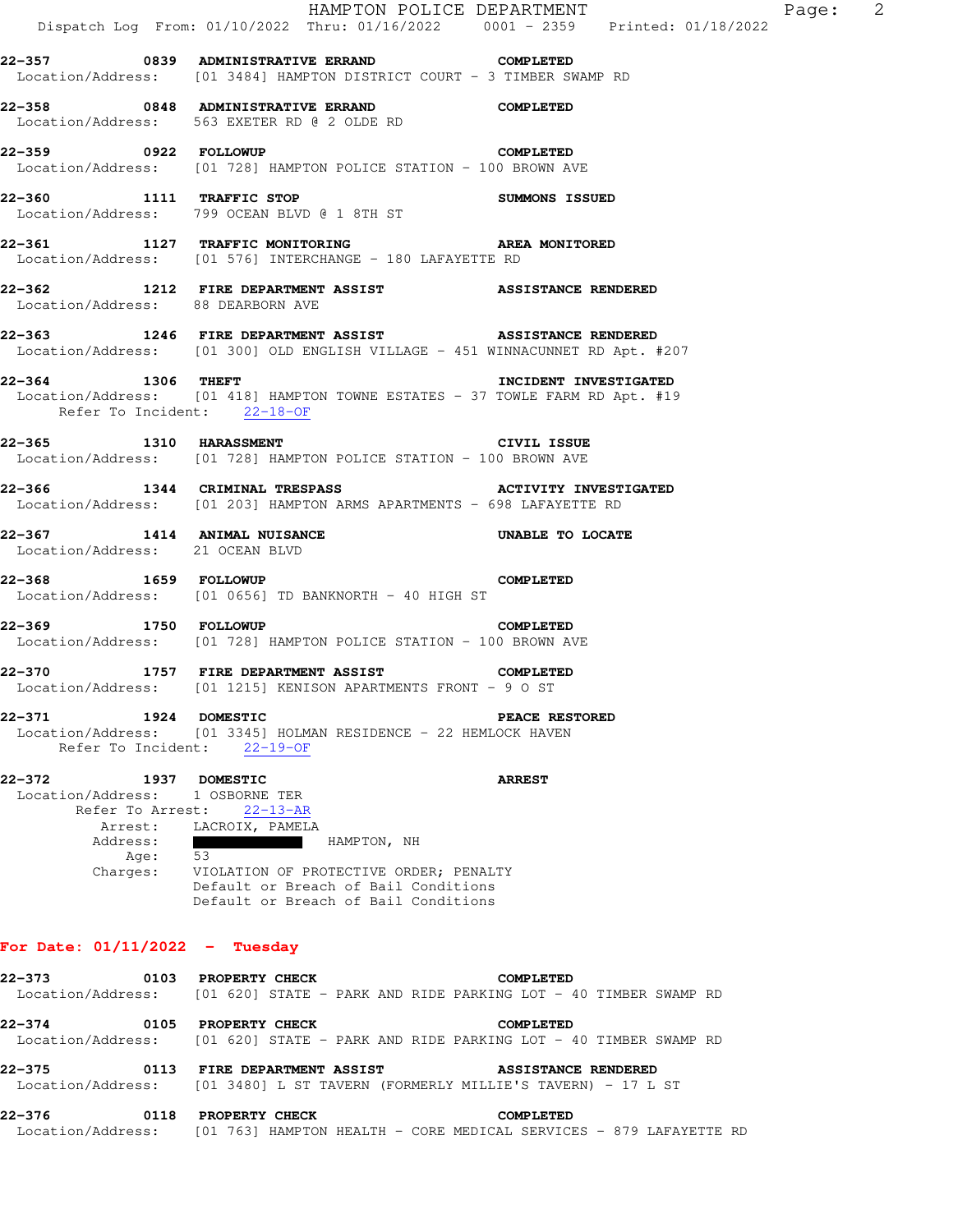|                                                                 | Dispatch Log From: 01/10/2022 Thru: 01/16/2022 0001 - 2359 Printed: 01/18/2022                                                      | HAMPTON POLICE DEPARTMENT<br>Page: 3 |
|-----------------------------------------------------------------|-------------------------------------------------------------------------------------------------------------------------------------|--------------------------------------|
|                                                                 | 22-377 0213 PROPERTY CHECK<br>Location/Address: [01 560] JOE BILLIE BROWN PARK - ANCIENT HWY                                        | <b>COMPLETED</b>                     |
|                                                                 | 22-378 0222 PROPERTY CHECK<br>Location/Address: [01 9989] WINNACUNNET HIGH SCHOOL - 1 ALUMNI DR                                     | <b>COMPLETED</b>                     |
|                                                                 | 22-379 0226 PROPERTY CHECK<br>Location/Address: [01 452] SKATEBOARD PARK - HARDART'S WAY                                            | <b>COMPLETED</b>                     |
|                                                                 | 22-380 0230 PROPERTY CHECK COMPLETED<br>Location/Address: [01 2688] SEACOAST UNITED SPORTS COMPLEX - 311 WINNACUNNET RD             |                                      |
|                                                                 | 22-381 0232 PROPERTY CHECK<br>Location/Address: [01 9992] MARSTON SCHOOL - 4 MARSTON WAY                                            | <b>COMPLETED</b>                     |
|                                                                 | 22-382 0234 PROPERTY CHECK COMPLETED<br>Location/Address: [01 439] HIGH STREET CEMETERY - 140 HIGH ST                               |                                      |
|                                                                 | 22-383 0243 PROPERTY CHECK<br>Location/Address: [01 1562] CVS BUILDING COMPLEX - 321 LAFAYETTE RD                                   | <b>COMPLETED</b>                     |
| Location/Address: G ST                                          | 22-384 0302 PARKING VIOLATIONS PARKING VIOLATION ISSUED                                                                             |                                      |
|                                                                 | 22-385 0309 PARKING VIOLATIONS<br>Location/Address: [01 540] MUNICIPAL PARKING LOT - HIGH ST TOWN CENTER - 31 HIGH ST               | PARKING VIOLATION ISSUED             |
|                                                                 | 22-386 0316 PROPERTY CHECK COMPLETED<br>Location/Address: [01 86] BEST WESTERN INN OF HAMPTON - 815 LAFAYETTE RD                    |                                      |
| 22-387 0317 PARKING VIOLATIONS<br>Location/Address: N ST        |                                                                                                                                     | <b>PARKING VIOLATION ISSUED</b>      |
| Location/Address: Q ST                                          |                                                                                                                                     |                                      |
| 22-389 0322 PROPERTY CHECK                                      | Location/Address: [01 612] 1 LIBERTY LN                                                                                             | <b>COMPLETED</b>                     |
| 22-390 0332 PROPERTY CHECK<br>Location/Address: 1076 OCEAN BLVD |                                                                                                                                     | <b>COMPLETED</b>                     |
| Location/Address: 44 DUNVEGAN WOODS DR                          | 22-391 0534 FIRE DEPARTMENT ASSIST ASSISTANCE RENDERED                                                                              |                                      |
|                                                                 | 22-392 0621 PUBLIC ASSIST-WELFARE CHECK ASSISTANCE RENDERED<br>Location/Address: 158 ASHWORTH AVE Apt. #C                           |                                      |
| 0742 ALARM<br>22-393                                            | Location/Address: [01 0067] BUDDENHAGEN RESIDENCE - 2 HOLMAN LN                                                                     | <b>UNFOUNDED ALARM</b>               |
| 22-394 0752 FOLLOWUP<br>Location/Address: 22 HARRIS AVE         |                                                                                                                                     | <b>COMPLETED</b>                     |
| Refer To Incident: 22-20-OF                                     | 22-395 0757 SEXUAL OFFENDER REGISTRATION INCIDENT INVESTIGATED<br>Location/Address: [01 728] HAMPTON POLICE STATION - 100 BROWN AVE |                                      |
| 22-396 0814 ALARM                                               | Location/Address: [01 3484] HAMPTON DISTRICT COURT - 3 TIMBER SWAMP RD                                                              | <b>COMPLETED</b>                     |
| 22-397 0829 TRAFFIC CONTROL                                     | Location/Address: [01 9992] MARSTON SCHOOL - 4 MARSTON WAY                                                                          | <b>COMPLETED</b>                     |
| 22-398 0832 TRAFFIC CONTROL                                     | Location/Address: [01 9993] CENTRE SCHOOL - 53 WINNACUNNET RD                                                                       | <b>COMPLETED</b>                     |
|                                                                 | 22-399 0847 ADMINISTRATIVE ERRAND COMPLETED<br>Location/Address: [01 9998] HAMPTON TOWN OFFICE - 100 WINNACUNNET RD                 |                                      |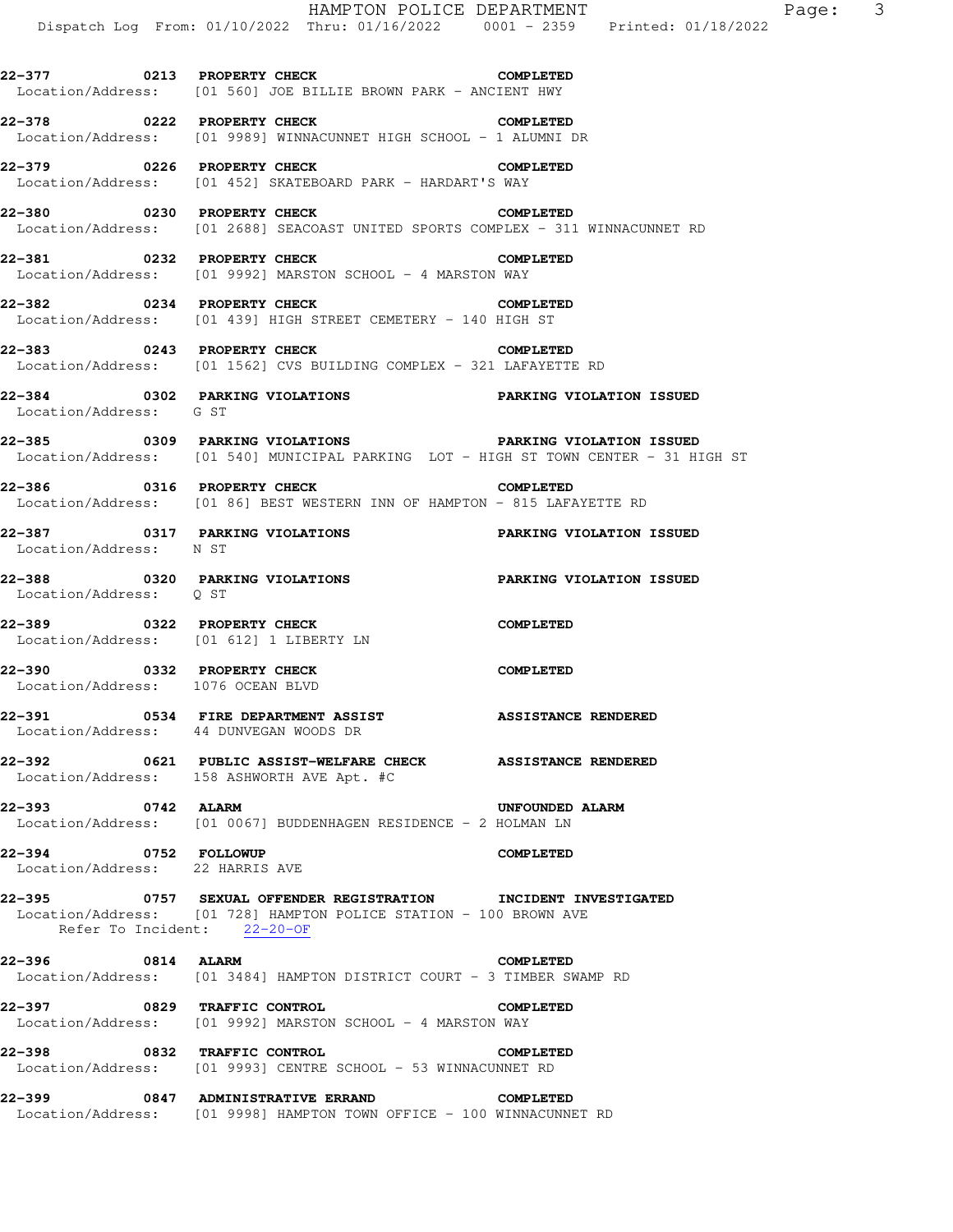|                                                                | Dispatch Log From: 01/10/2022 Thru: 01/16/2022 0001 - 2359 Printed: 01/18/2022                                                                                           | HAMPTON POLICE DEPARTMENT<br>Page: 4           |
|----------------------------------------------------------------|--------------------------------------------------------------------------------------------------------------------------------------------------------------------------|------------------------------------------------|
|                                                                | 22-400 6855 TRAFFIC STOP NARMING ISSUED<br>Location/Address: [01 384] TIDEWATER CAMPGROUND - 160 LAFAYETTE RD                                                            |                                                |
|                                                                | 22-401 0900 PUBLIC ASSIST-WELFARE CHECK UNABLE TO LOCATE<br>Location/Address: 1 MILL RD @ 170 WINNACUNNET RD                                                             |                                                |
|                                                                | 22-402 0908 MOTORIST ASSISTANCE COMPLETED<br>Location/Address: [01 622] TIDE MILL BRIDGE - 100 ROUTE 101                                                                 |                                                |
| 22-403 0913 TRAFFIC STOP                                       | <b>WARNING ISSUED</b><br>Location/Address: [01 0593] OLD SALT RESTAURANT - 490 LAFAYETTE RD                                                                              |                                                |
|                                                                | 22-404 0919 TRAFFIC STOP<br>Location/Address: [01 711] HAMPTON CITGO SERVICE / ESTABLISHED TOWING - 567 LAFAYETTE RD                                                     | <b>WARNING ISSUED</b>                          |
|                                                                | 22-405 0930 TRAFFIC STOP<br>Location/Address: [01 0286] LYMANS AUTOMOTIVE - 775 LAFAYETTE RD                                                                             | <b>WARNING ISSUED</b>                          |
|                                                                | 22-406 0945 TRAFFIC STOP<br>Location/Address: 728 LAFAYETTE RD @ 3 FAIRFIELD DR                                                                                          | <b>WARNING ISSUED</b>                          |
| Location/Address: 595 LAFAYETTE RD                             | 22-407 0956 TRAFFIC STOP                                                                                                                                                 | <b>SUMMONS ISSUED</b>                          |
|                                                                | 22-408 1003 FIRE DEPARTMENT ASSIST ASSISTANCE RENDERED<br>Location/Address: [01 2922] CORNERSTONE AT HAMPTON HEALTH FACILITY - 298 EXETER RD<br>22-409 1008 TRAFFIC STOP |                                                |
| Location/Address: 38 DEPOT SQ Apt. #3                          | 22-410 1036 FIRE DEPARTMENT ASSIST ASSISTANCE RENDERED                                                                                                                   | <b>WARNING ISSUED</b>                          |
| Location/Address: 373 LAFAYETTE RD                             | 22-412 1045 LOST PROPERTY 1NCIDENT INVESTIGATED                                                                                                                          |                                                |
| Refer To Incident: 22-21-OF                                    | Location/Address: [01 728] HAMPTON POLICE STATION - 100 BROWN AVE                                                                                                        |                                                |
|                                                                | 22-411 1047 TRAFFIC STOP<br>Location/Address: 73 OCEAN BLVD @ 1 L ST                                                                                                     | <b>WARNING ISSUED</b>                          |
| 22-413 1118 TRAFFIC STOP<br>Location/Address: 811 LAFAYETTE RD |                                                                                                                                                                          | <b>SUMMONS ISSUED</b>                          |
|                                                                | 22-414 1230 ADMINISTRATIVE ERRAND<br>Location/Address: [01 9998] HAMPTON TOWN OFFICE - 100 WINNACUNNET RD                                                                | <b>COMPLETED</b>                               |
| 22-415 1252 TRAFFIC STOP<br>Location/Address: 685 LAFAYETTE RD |                                                                                                                                                                          | <b>WARNING ISSUED</b>                          |
| 22-416 1304 TRAFFIC STOP<br>22-417 1317 TRAFFIC STOP           | Location/Address: [01 2987] HAMPTON FOREIGN AUTO - 586 LAFAYETTE RD                                                                                                      | <b>WARNING ISSUED</b><br><b>WARNING ISSUED</b> |
| Location/Address: 567 LAFAYETTE RD<br>22-418 1332 TRAFFIC STOP |                                                                                                                                                                          | WARNING ISSUED                                 |
| Location/Address: 822 LAFAYETTE RD                             | 22-419 1341 TRAFFIC STOP                                                                                                                                                 | WARNING ISSUED                                 |
| 22-420 1347 TRAFFIC STOP                                       | Location/Address: [01 2244] FREDETTE RESIDENCE - 556 LAFAYETTE RD Apt. #A                                                                                                | SUMMONS ISSUED                                 |
| Location/Address: 22 HACKETT LN<br>22-421 1428 TRAFFIC STOP    |                                                                                                                                                                          | <b>WARNING ISSUED</b>                          |
| Location/Address: 775 LAFAYETTE RD<br>22-422 1440 TRAFFIC STOP |                                                                                                                                                                          | WARNING ISSUED                                 |
| Location/Address: 620 LAFAYETTE RD<br>22-423                   | 1454 TRAFFIC STOP                                                                                                                                                        | <b>WARNING ISSUED</b>                          |
|                                                                |                                                                                                                                                                          |                                                |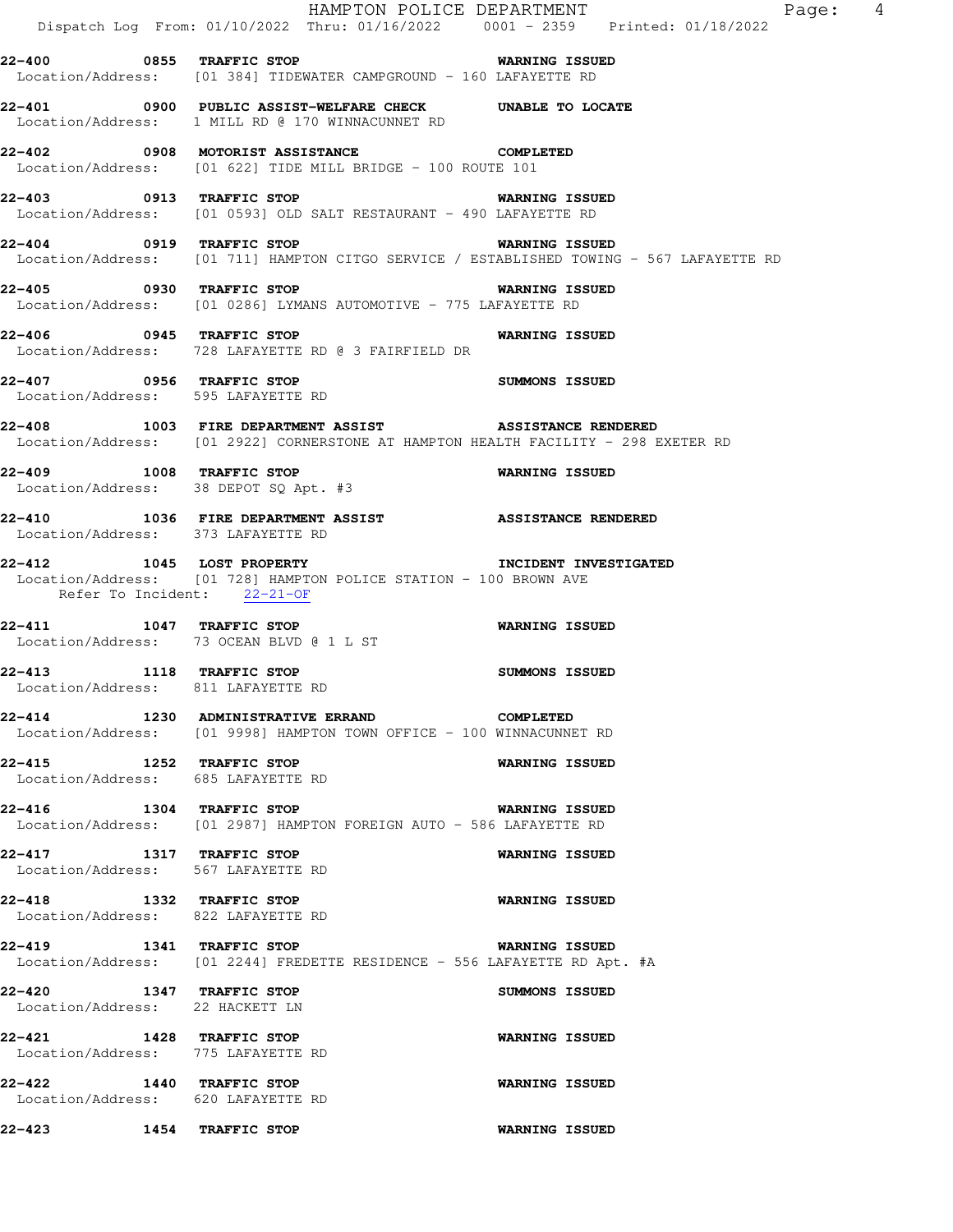|                                    | HAMPTON POLICE DEPARTMENT                                                                                                                 |                              | Page: 5 |
|------------------------------------|-------------------------------------------------------------------------------------------------------------------------------------------|------------------------------|---------|
|                                    | Dispatch Log From: 01/10/2022 Thru: 01/16/2022 0001 - 2359 Printed: 01/18/2022                                                            |                              |         |
| Location/Address: 822 LAFAYETTE RD |                                                                                                                                           |                              |         |
|                                    | 22-424 1506 TRAFFIC STOP 6 WARNING ISSUED                                                                                                 |                              |         |
|                                    | Location/Address: [01 2244] FREDETTE RESIDENCE - 556 LAFAYETTE RD Apt. #A                                                                 |                              |         |
|                                    | 22-425 1546 FIRE DEPARTMENT ASSIST ASSISTANCE RENDERED                                                                                    |                              |         |
|                                    | Location/Address: [01 0051] ASHWORTH HOTEL - 295 OCEAN BLVD                                                                               |                              |         |
|                                    | Location/Address: [01 728] HAMPTON POLICE STATION - 100 BROWN AVE                                                                         |                              |         |
| 22-427 1648 LOCKOUT                |                                                                                                                                           | <b>COMPLETED</b>             |         |
| Location/Address: 4 KENTVILLE TER  |                                                                                                                                           |                              |         |
|                                    | 22-428 1651 FIRE DEPARTMENT ASSIST ASSISTANCE RENDERED<br>Location/Address: [01 203] HAMPTON ARMS APARTMENTS - 698 LAFAYETTE RD Apt. #723 |                              |         |
|                                    | 22-429 1736 ACCIDENT                                                                                                                      | <b>ACCIDENT INVESTIGATED</b> |         |
| Refer To Accident: 22-15-AC        | Location/Address: [01 2069] THAI HOUSE - 442 LAFAYETTE RD                                                                                 |                              |         |
|                                    | 22-430 1748 TRAFFIC STOP 6 6 WARNING ISSUED                                                                                               |                              |         |
|                                    | Location/Address: 829 OCEAN BLVD @ 3 11TH ST                                                                                              |                              |         |
|                                    | 22-431 1758 ABANDONDED 911 CALL COMPLETED                                                                                                 |                              |         |
| Location/Address: 135 ASHWORTH AVE |                                                                                                                                           |                              |         |
|                                    | 22-432 1810 ASSIST OTHER POLICE AGENCY COMPLETED                                                                                          |                              |         |
|                                    | Location/Address: [01 728] HAMPTON POLICE STATION - 100 BROWN AVE                                                                         |                              |         |
|                                    | 22-433 1811 TRAFFIC STOP<br>Location/Address: 81 OCEAN BLVD @ 2 K ST                                                                      | <b>WARNING ISSUED</b>        |         |
| 22-434 1818 FOLLOWUP               |                                                                                                                                           | <b>COMPLETED</b>             |         |
|                                    | Location/Address: [01 728] HAMPTON POLICE STATION - 100 BROWN AVE                                                                         |                              |         |
| Location/Address: 83 DEARBORN AVE  | 22-435 1837 FIRE DEPARTMENT ASSIST ASSISTANCE RENDERED                                                                                    |                              |         |
|                                    | 22-436 1859 MOTORIST ASSISTANCE                                                                                                           | <b>ASSISTANCE RENDERED</b>   |         |
|                                    | Location/Address: [01 2634] FIVE CORNERS - 305 HIGH ST @ MILL RD                                                                          |                              |         |
|                                    | 22-437 1921 PUBLIC WORKS MATTERS                                                                                                          | <b>COMPLETED</b>             |         |
|                                    | Location/Address: 200 ROUTE 101 @ 200 LANDING RD                                                                                          |                              |         |
| 22-438                             | 1937 FIRE DEPARTMENT ASSIST<br>Location/Address: [01 0051] ASHWORTH HOTEL - 295 OCEAN BLVD                                                | NO ACTION                    |         |
| 22-439 1942 NOTIFICATIONS          |                                                                                                                                           | <b>COMPLETED</b>             |         |
|                                    | Location/Address: 183 LANDING RD @ 4 FOGG LN                                                                                              |                              |         |
| 22-440                             | 1954 PUBLIC WORKS MATTERS COMPLETED                                                                                                       |                              |         |
|                                    | Location/Address: 200 ROUTE 101 @ 200 LANDING RD                                                                                          |                              |         |
| 22-441 2059 TRAFFIC STOP           | <b>WARNING ISSUED</b><br>Location/Address: 98 ASHWORTH AVE @ 5 MANCHESTER ST                                                              |                              |         |
|                                    | 22-442 2110 FIRE DEPARTMENT ASSIST<br>Location/Address: [01 0051] ASHWORTH HOTEL - 295 OCEAN BLVD                                         | <b>ASSISTANCE RENDERED</b>   |         |
|                                    |                                                                                                                                           |                              |         |
|                                    | 22-443 2144 FIRE DEPARTMENT ASSIST ASSISTANCE RENDERED<br>Location/Address: [01 0139] PELHAM RESORT MOTEL - 121 OCEAN BLVD                |                              |         |
| For Date: $01/12/2022 -$ Wednesday |                                                                                                                                           |                              |         |
| 22-444                             | 0053 FIRE DEPARTMENT ASSIST ASSISTANCE RENDERED                                                                                           |                              |         |

Location/Address: [01 1971] MJC SEACOAST VENTURES 10 LLC - 24 H ST Apt. #1

**22-445 0108 PROPERTY CHECK COMPLETED**  Location/Address: [01 432] BICENTENNIAL PARK - 944 OCEAN BLVD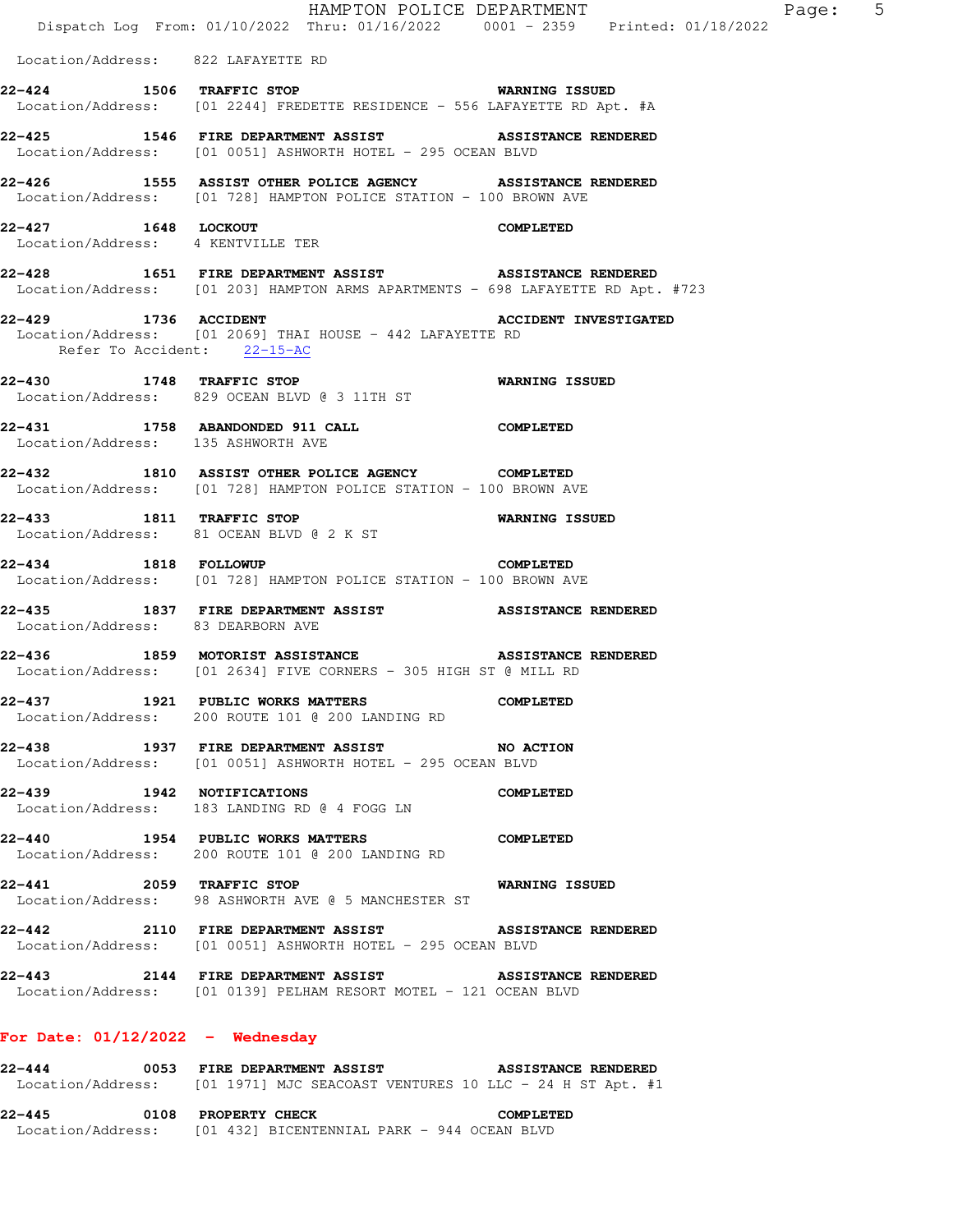**22-446 0117 TRAFFIC STOP WARNING ISSUED**  Location/Address: 1 OCEAN BLVD **22-447 0132 PROPERTY CHECK COMPLETED**  Location/Address: [01 2688] SEACOAST UNITED SPORTS COMPLEX - 311 WINNACUNNET RD **22-448 0203 PROPERTY CHECK AREA MONITORED**  Location/Address: [01 0187] MIDDLETON LUMBER - 864 LAFAYETTE RD **22-449 0212 TRAFFIC STOP WARNING ISSUED**  Location/Address: [01 2066] OCEAN GAMING AT HAMPTON BEACH - 81 OCEAN BLVD Apt. #3 **22-450 0244 PROPERTY CHECK COMPLETED**  Location/Address: [01 693] CINNAMON RAINBOW SURF SHOP - 937 OCEAN BLVD **22-451 0539 ASSIST OTHER POLICE AGENCY UNABLE TO LOCATE**  Location/Address: S/B MM 8 - ROUTE 95 **22-452 0759 TRAFFIC MONITORING AREA MONITORED**  Location/Address: [01 9992] MARSTON SCHOOL - 4 MARSTON WAY **22-453 0807 TRAFFIC STOP WARNING ISSUED**  Location/Address: [01 9996] HAMPTON ACADEMY JUNIOR HIGH - HIGH ST **22-454 0810 TRAFFIC MONITORING AREA MONITORED**  Location/Address: [01 9993] CENTRE SCHOOL - 53 WINNACUNNET RD **22-455 0828 TRAFFIC STOP WARNING ISSUED**  Location/Address: 58 EXETER RD **22-456 0832 FIRE DEPARTMENT ASSIST COMPLETED**  Location/Address: [01 2831] WOOLSEY RESIDENCE - 148 LITTLE RIVER RD **22-457 0847 TRAFFIC STOP WARNING ISSUED**  Location/Address: [01 631] ASIAN WOK EXPRESS - 324 LAFAYETTE RD **22-458 0905 TRAFFIC STOP SUMMONS ISSUED**  Location/Address: 1 ROUTE 101 @ 18 GLADE PATH **22-459 0915 SEXUAL OFFENDER REGISTRATION INCIDENT INVESTIGATED**  Location/Address: [01 728] HAMPTON POLICE STATION - 100 BROWN AVE Refer To Incident: 22-22-OF **22-460 0926 TRAFFIC STOP WARNING ISSUED**  Location/Address: 590 LAFAYETTE RD **22-462 0932 SUSPICIOUS ACTIVITY COMPLETED**  Location/Address: [01 320] OCEAN WILLOWS CONDOS - 23 CUSACK RD **22-461 0934 ADMINISTRATIVE ERRAND COMPLETED**  Location/Address: [01 0314] SEACOAST CAR WASH - 595 LAFAYETTE RD **22-463 0945 TRAFFIC STOP WARNING ISSUED**  Location/Address: 728 LAFAYETTE RD @ 3 FAIRFIELD DR **22-464 0946 TRAFFIC STOP WARNING ISSUED**  Location/Address: 1 ROUTE 101 @ 18 GLADE PATH **22-465 0953 TRAFFIC STOP COMPLETED**  Location/Address: 775 LAFAYETTE RD @ 2 BELMONT CIR **22-466 1004 TRAFFIC STOP COMPLETED**  Location/Address: 1 ROUTE 101 @ 18 GLADE PATH **22-467 1007 TRAFFIC STOP COMPLETED**  Location/Address: [01 0241] REMICK & GENDRON FUNERAL HOME - 811 LAFAYETTE RD

**22-468 1014 REQUEST FOR POLICE OFFICER INCIDENT INVESTIGATED**  Location/Address: [01 3185] CLARKE RESIDENCE - 447 EXETER RD Refer To Incident: 22-23-OF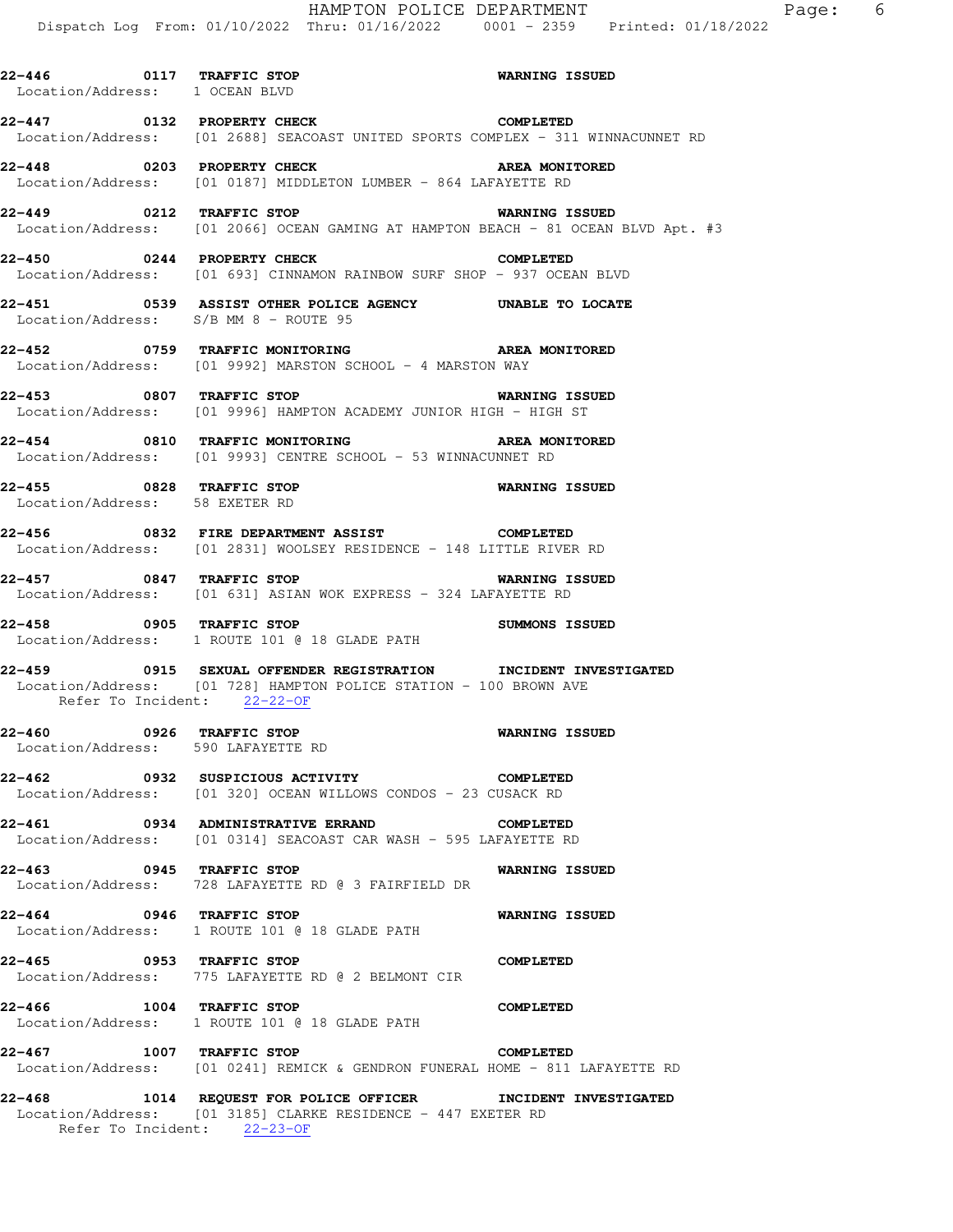HAMPTON POLICE DEPARTMENT Page: 7 Dispatch Log From: 01/10/2022 Thru: 01/16/2022 0001 - 2359 Printed: 01/18/2022 **22-469 1018 FOLLOWUP COMPLETED**  Location/Address: [01 728] HAMPTON POLICE STATION - 100 BROWN AVE **22-470 1044 TRAFFIC STOP WARNING ISSUED**  Location/Address: [01 1165] 540 LAFAYETTE ROAD OFFICE BUILDING - 540 LAFAYETTE RD **22-471 1101 TRAFFIC STOP WARNING ISSUED**  Location/Address: 841 LAFAYETTE RD **22-472 1125 TRAFFIC STOP COMPLETED**  Location/Address: [01 86] BEST WESTERN INN OF HAMPTON - 815 LAFAYETTE RD **22-473 1148 ANIMAL NUISANCE COMPLETED**  Location/Address: [01 452] SKATEBOARD PARK - HARDART'S WAY **22-474 1216 LEGAL PAPER SERVICE SERVED**  Location/Address: 520 OCEAN BLVD Apt. #10 Refer To Field Int: 22-3-FI **22-475 1216 LEGAL PAPER SERVICE NOT SERVED**  Location/Address: [01 968] BEA'S COTTAGES - 104 ASHWORTH AVE **22-476 1246 TRAFFIC STOP WARNING ISSUED**  Location/Address: 29 EXETER RD **22-477 1300 TRAFFIC STOP SUMMONS ISSUED**  Location/Address: 1 ROUTE 101 @ 18 GLADE PATH **22-478 1324 TRAFFIC STOP INCIDENT INVESTIGATED**  Location/Address: 1 ROUTE 101 @ 18 GLADE PATH Refer To Incident: 22-24-OF **22-479 1330 TRAFFIC STOP WARNING ISSUED**  Location/Address: [01 576] INTERCHANGE - 180 LAFAYETTE RD **22-480 1338 FIRE DEPARTMENT ASSIST COMPLETED**  Location/Address: [01 300] OLD ENGLISH VILLAGE - 451 WINNACUNNET RD Apt. #207 **22-481 1409 TRAFFIC STOP COMPLETED**  Location/Address: 1 ROUTE 101 @ 18 GLADE PATH **22-482 1543 ADMINISTRATIVE ERRAND COMPLETED**  Location/Address: [01 9998] HAMPTON TOWN OFFICE - 100 WINNACUNNET RD **22-483 1550 FOLLOWUP COMPLETED**  Location/Address: [01 0001] CITIZENS BANK - 35 WINNACUNNET RD **22-484 1720 ABANDONDED 911 CALL PEACE RESTORED**  Location/Address: [01 262] PONCHAK RESIDENCE - 15 MACE RD **22-485 1738 FIRE DEPARTMENT ASSIST ASSISTANCE RENDERED**  Location/Address: [01 754] APPLETON OAKS - 241 DRAKESIDE RD **22-486 1745 ALARM UNFOUNDED ALARM**  Location/Address: BENEIFITS ASSURE LLC - 1 MERRILL INDUSTRIAL DR Apt. #9 **22-487 1759 TRAFFIC STOP WARNING ISSUED**  Location/Address: 134 ASHWORTH AVE @ 3 PERKINS AVE **22-488 1802 TRAFFIC STOP SUMMONS ISSUED**  Location/Address: [01 2515] MOBIL ALLTOWN - 280 LAFAYETTE RD **22-489 1810 PROPERTY CHECK COMPLETED**  Location/Address: [01 541] STATE PARK - 30 STATE PARK RD **22-490 1812 FIRE DEPARTMENT ASSIST ASSISTANCE RENDERED**  Location/Address: 243 HIGH ST Apt. #REAR **22-491 1907 FIRE DEPARTMENT ASSIST ASSISTANCE RENDERED**  Location/Address: 592 LAFAYETTE RD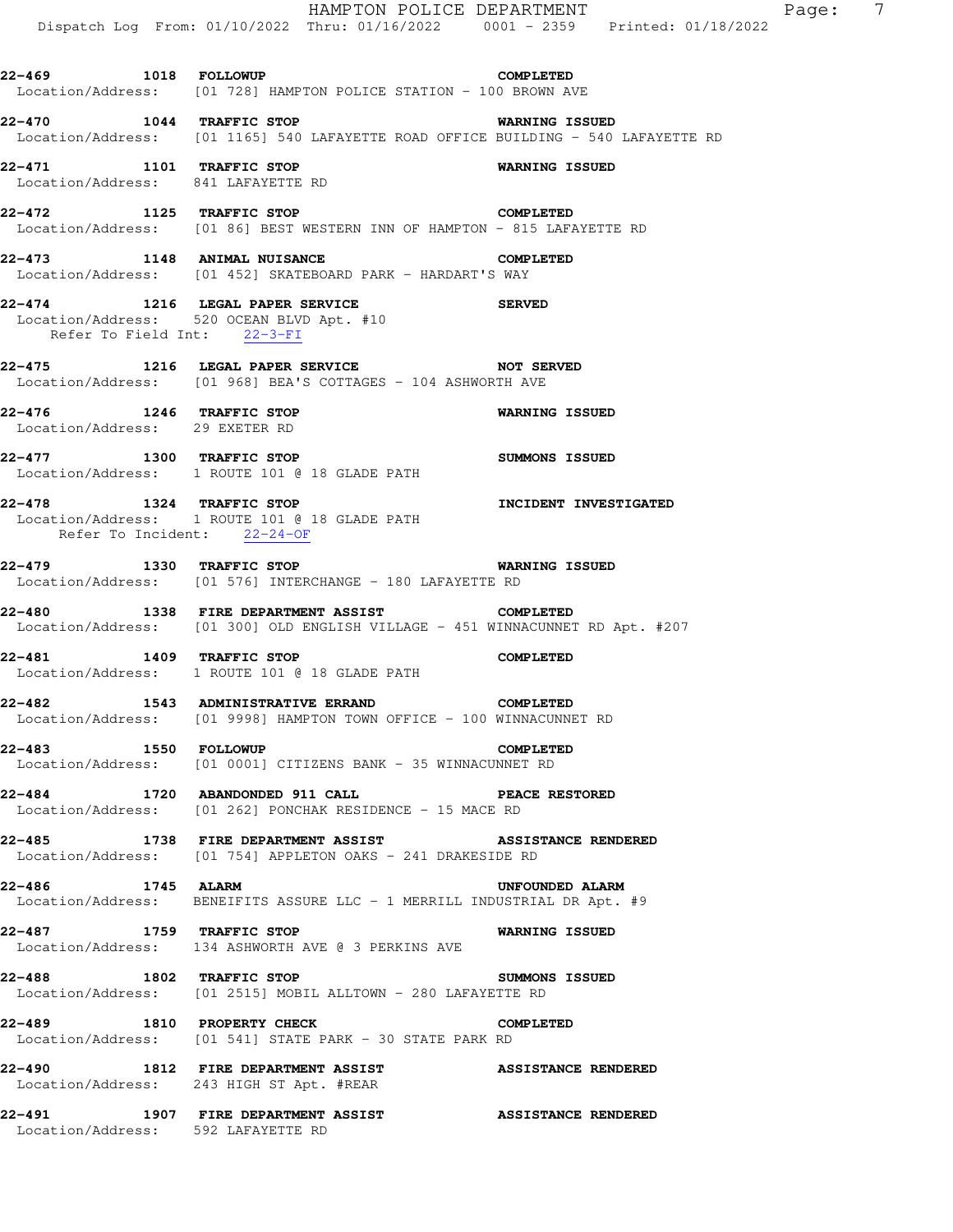**22-492 1942 LEGAL PAPER SERVICE NO ACTION**  Location/Address: [01 968] BEA'S COTTAGES - 104 ASHWORTH AVE

**22-493 1942 LEGAL PAPER SERVICE SERVED**  Location/Address: 520 OCEAN BLVD Apt. #10 Refer To Field Int: 22-4-FI

**22-494 2153 FIRE DEPARTMENT ASSIST ASSISTANCE RENDERED**  Location/Address: [01 0051] ASHWORTH HOTEL - 295 OCEAN BLVD

**22-495 2221 SUSPICIOUS ACTIVITY COMPLETED**  Location/Address: NEW ENGLAND ECO ADVENTURE - 1 OCEAN BLVD

## **For Date: 01/13/2022 - Thursday**

**22-496 0124 PROPERTY CHECK COMPLETED**  Location/Address: [01 2688] SEACOAST UNITED SPORTS COMPLEX - 311 WINNACUNNET RD

**22-497 0135 PROPERTY CHECK COMPLETED**  Location/Address: [01 620] STATE - PARK AND RIDE PARKING LOT - 40 TIMBER SWAMP RD

**22-498 0512 TRAFFIC STOP WARNING ISSUED**  Location/Address: 67 EXETER RD

**22-499 0605 FIRE DEPARTMENT ASSIST ASSISTANCE RENDERED**  Location/Address: 29 KINGS HWY @ 3 1ST ST

**22-500 0711 TRAFFIC STOP WARNING ISSUED**  Location/Address: 81 OCEAN BLVD @ 2 K ST

**22-501 0717 TRAFFIC MONITORING AREA MONITORED**  Location/Address: PARK AVE

**22-502 0722 TRAFFIC STOP WARNING ISSUED**  Location/Address: 573 OCEAN BLVD

**22-503 0730 TRAFFIC MONITORING AREA MONITORED**  Location/Address: 116 WINNACUNNET RD @ 10 ACADEMY AVE

**22-504 0740 TRAFFIC STOP WARNING ISSUED**  Location/Address: 573 OCEAN BLVD

**22-505 0742 ALARM UNFOUNDED ALARM**  Location/Address: [01 754] APPLETON OAKS - 241 DRAKESIDE RD Apt. #2304

**22-506 0756 TRAFFIC STOP WARNING ISSUED**  Location/Address: 143 LAFAYETTE RD

**22-507 0800 TRAFFIC MONITORING AREA MONITORED**  Location/Address: 200 EXETER RD @ 3 LANGDALE DR

**22-508 0805 TRAFFIC STOP NO ACTION** Location/Address: [01 623] BACK GATE TO FOSS - 400 ROUTE 101

**22-509 0816 TRAFFIC STOP SUMMONS ISSUED**  Location/Address: 39 OCEAN BLVD

**22-510 0820 TRAFFIC STOP WARNING ISSUED**  Location/Address: 976 OCEAN BLVD @ 2 ANCIENT HWY

**22-511 0833 TRAFFIC STOP WARNING ISSUED**  Location/Address: 5 Q ST

**22-512 0838 TRAFFIC STOP WARNING ISSUED**  Location/Address: 32 MILL RD

**22-513 0844 ADMINISTRATIVE ERRAND COMPLETED**  Location/Address: [01 0314] SEACOAST CAR WASH - 595 LAFAYETTE RD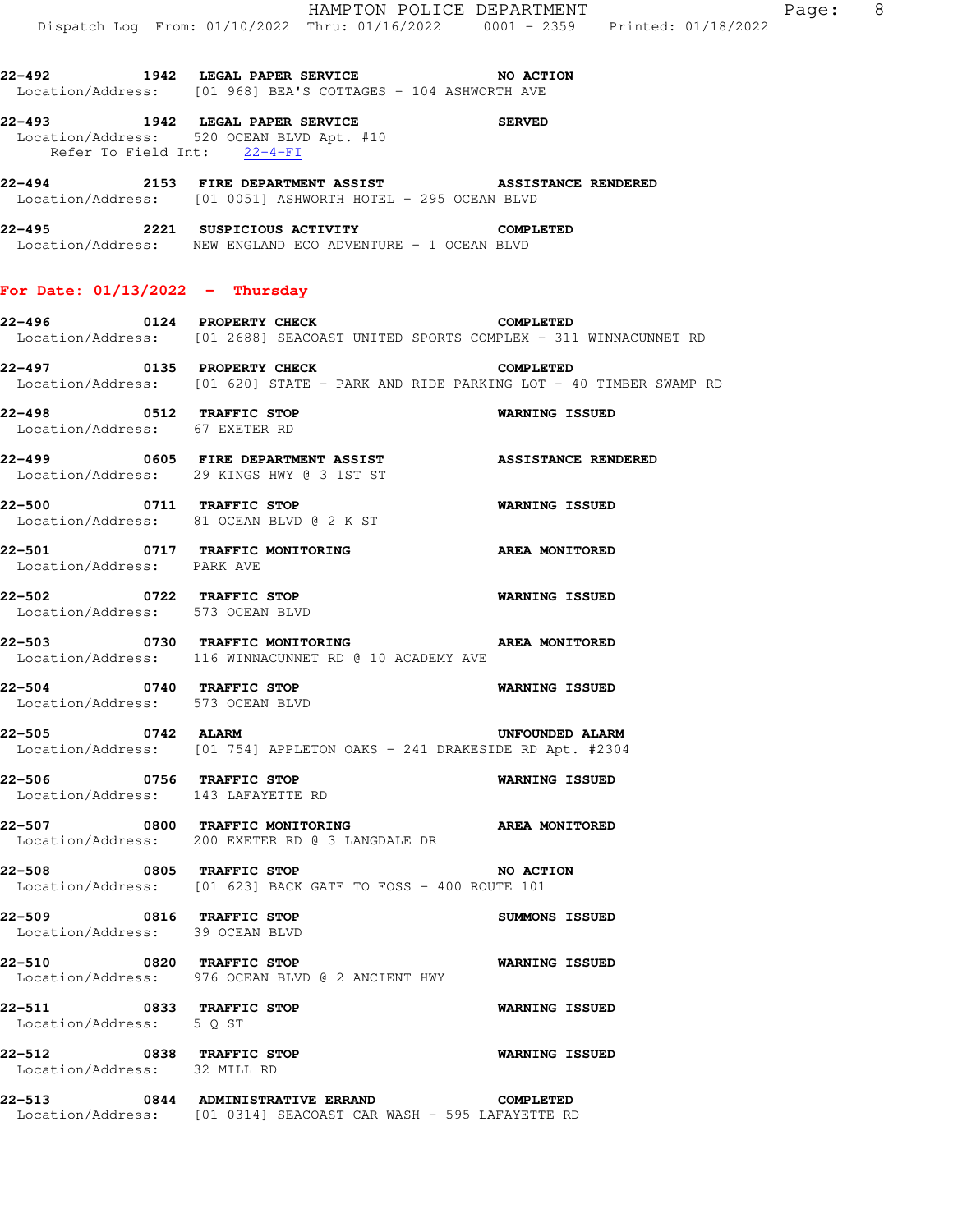|                                                                 | HAMPTON POLICE DEPARTMENT<br>Dispatch Log From: 01/10/2022 Thru: 01/16/2022 0001 - 2359 Printed: 01/18/2022                                  |                                         |
|-----------------------------------------------------------------|----------------------------------------------------------------------------------------------------------------------------------------------|-----------------------------------------|
| 22-514 0856 TRAFFIC STOP<br>Location/Address: 195 ASHWORTH AVE  |                                                                                                                                              | WARNING ISSUED                          |
|                                                                 | 22-515 0905 ADMINISTRATIVE ERRAND COMPLETED<br>Location/Address: [01 0314] SEACOAST CAR WASH - 595 LAFAYETTE RD                              |                                         |
| 22-516 0907 TRAFFIC STOP<br>Location/Address: 105 TOWLE FARM RD |                                                                                                                                              | <b>WARNING ISSUED</b>                   |
|                                                                 | 22-517 0921 PUBLIC ASSIST-WELFARE CHECK PARTY LOCATED<br>Location/Address: [01 100] ATLANTIC HEIGHTS ELDERLY HOUSING - 450 HIGH ST Apt. #303 |                                         |
| 22-518 0925 TRAFFIC STOP                                        | Location/Address: 143 LAFAYETTE RD                                                                                                           | <b>WARNING ISSUED</b>                   |
| Location/Address: 186 ASHWORTH AVE                              | 22-519 0940 TRAFFIC STOP                                                                                                                     | WARNING ISSUED                          |
| 22-520 0946 TRAFFIC STOP                                        | Location/Address: 40 OCEAN BLVD @ 1 BRADFORD AVE                                                                                             | <b>WARNING ISSUED</b>                   |
| 22-521 0957 TRAFFIC STOP<br>Location/Address: 14 OCEAN BLVD     |                                                                                                                                              | <b>WARNING ISSUED</b>                   |
| 22-522 1012 TRAFFIC STOP<br>Location/Address: 3 COLBY ST        |                                                                                                                                              | <b>WARNING ISSUED</b>                   |
|                                                                 | 22-523 1014 TRAFFIC STOP<br>Location/Address: 757 OCEAN BLVD @ 1 4TH ST                                                                      | <b>WARNING ISSUED</b>                   |
| 22-524 1020 TRAFFIC STOP<br>Location/Address: 195 ASHWORTH AVE  |                                                                                                                                              | <b>WARNING ISSUED</b>                   |
| 22-526 1029 TRAFFIC STOP                                        | 22-525 1027 TRAFFIC STOP<br>Location/Address: 383 WINNACUNNET RD @ 1 ELAINE ST                                                               | SUMMONS ISSUED<br><b>WARNING ISSUED</b> |
|                                                                 | Location/Address: 177 ASHWORTH AVE @ 18 P ST<br>22-527 1035 TRAFFIC STOP                                                                     | <b>WARNING ISSUED</b>                   |
| 22-528 1043 TRAFFIC STOP                                        | Location/Address: 245 LAFAYETTE RD @ 1 PARK AVE                                                                                              | <b>WARNING ISSUED</b>                   |
| 22-529 1051 TRAFFIC STOP                                        | Location/Address: 184 ASHWORTH AVE @ 2 DOW AVE                                                                                               | <b>SUMMONS ISSUED</b>                   |
|                                                                 | Location/Address: 81 OCEAN BLVD Apt. #3<br>22-530 1101 ADMINISTRATIVE ERRAND<br><b>COMPLETED</b>                                             |                                         |
|                                                                 | Location/Address: [01 9998] HAMPTON TOWN OFFICE - 100 WINNACUNNET RD                                                                         |                                         |
| 22-531 1116 TRAFFIC STOP                                        | Location/Address: 184 ASHWORTH AVE @ 2 DOW AVE                                                                                               | <b>WARNING ISSUED</b>                   |
| 22-532 1118 TRAFFIC STOP<br>Location/Address: 191 EXETER RD     |                                                                                                                                              | WARNING ISSUED                          |
| 22-533 1126 TRAFFIC STOP<br>Location/Address: 197 ASHWORTH AVE  |                                                                                                                                              | <b>WARNING ISSUED</b>                   |
| 22-534 1135 TRAFFIC STOP                                        | Location/Address: 184 ASHWORTH AVE @ 2 DOW AVE                                                                                               | <b>WARNING ISSUED</b>                   |
| 22-535 1151 TRAFFIC STOP                                        | Location/Address: 184 ASHWORTH AVE @ 2 DOW AVE                                                                                               | WARNING ISSUED                          |
| 22-536 1206 TRAFFIC STOP                                        | Location/Address: 2 OCEAN BLVD @ 8 STATE PARK RD                                                                                             | <b>SUMMONS ISSUED</b>                   |
| 22-537 1209 ALARM                                               | Location/Address: [01 3176] 263 DRAKESIDE ROAD #5 - 263 DRAKESIDE RD Apt. #5                                                                 | <b>ASSISTANCE RENDERED</b>              |

Page: 9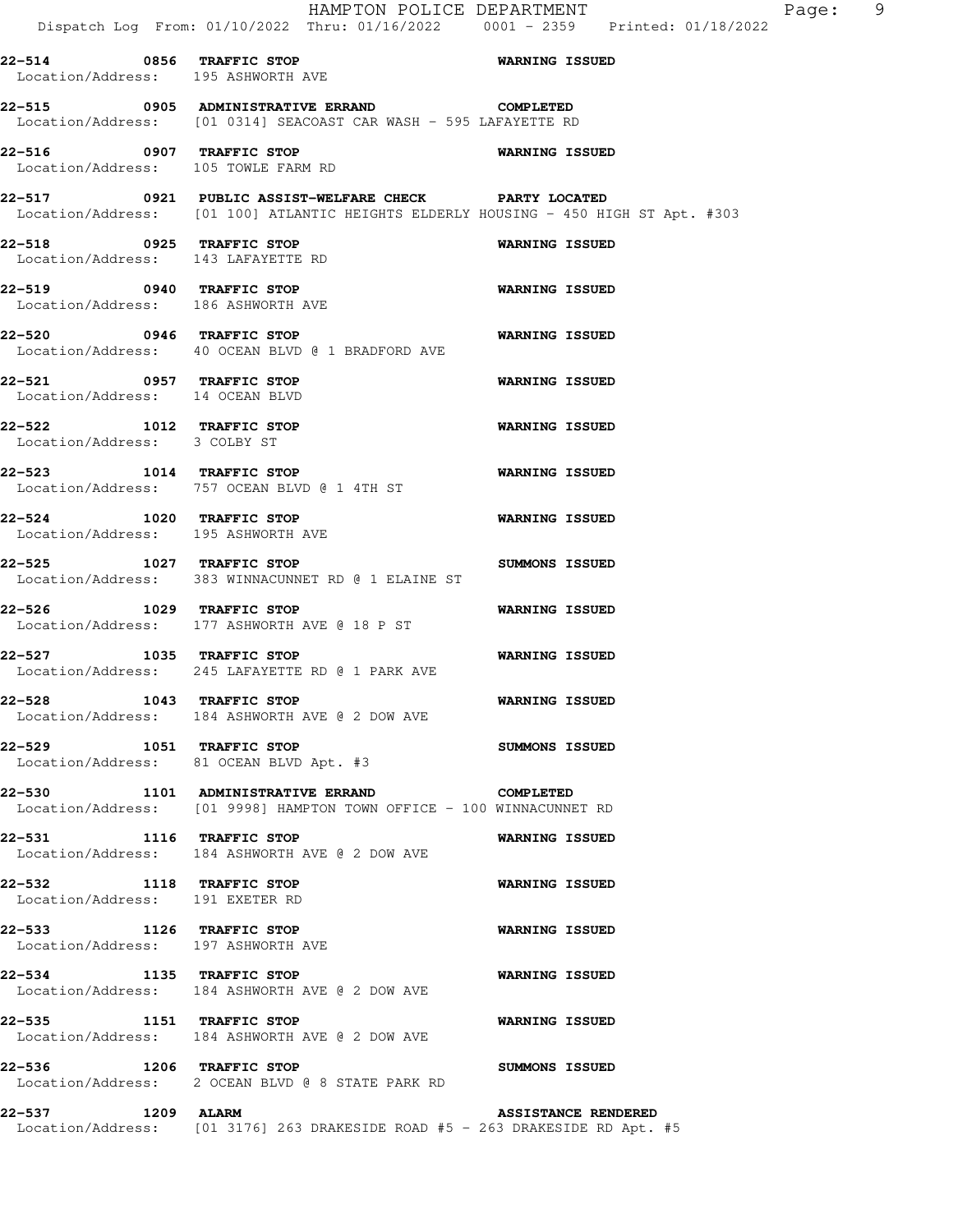**22-539 1258 TRAFFIC STOP WARNING ISSUED**  Location/Address: 143 LAFAYETTE RD

**22-540 1312 ABANDONDED 911 CALL UNFOUNDED CALL**  Location/Address: [01 2848] MOUNT PROSPECT ACADEMY AT HAMPTON - 30 WINNACUNNET RD

**22-541 1323 TRAFFIC STOP WARNING ISSUED**  Location/Address: 184 ASHWORTH AVE @ 2 DOW AVE

**22-542 1323 ADMINISTRATIVE ERRAND COMPLETED**  Location/Address: [01 0314] SEACOAST CAR WASH - 595 LAFAYETTE RD

**22-543 1334 TRAFFIC STOP WARNING ISSUED**  Location/Address: 18 OCEAN BLVD

**22-544 1335 TRAFFIC STOP WARNING ISSUED**  Location/Address: 20 OCEAN BLVD

**22-545 1342 CIVIL STANDBY ASSISTANCE RENDERED**  Location/Address: 235 TOWLE FARM RD

**22-546 1403 TRAFFIC STOP WARNING ISSUED**  Location/Address: 747 OCEAN BLVD @ 5 3RD ST

**22-547 1414 TRAFFIC STOP WARNING ISSUED**  Location/Address: 2 OCEAN BLVD @ 8 STATE PARK RD

**22-548 1423 TRAFFIC STOP NO ACTION**  Location/Address: STATE PARK RD

**22-549 1448 PUBLIC ASSIST-WELFARE CHECK PARTY LOCATED**  Location/Address: 3 ELAINE ST Apt. #3

**22-550 1523 DOMESTIC INCIDENT INVESTIGATED**  Location/Address: [01 3295] STEFAN / LEBLANC RESIDENCE - 178 TOWLE FARM RD Refer To Incident: 22-25-OF

**22-551 1625 TRAFFIC STOP WARNING ISSUED**  Location/Address: 64 ASHWORTH AVE @ 119 BROWN AVE

**22-552 1626 FOLLOWUP COMPLETED**  Location/Address: [01 L00125] WALGREENS DRUG STORE - 620 LAFAYETTE RD

**22-553 1635 ADMINISTRATIVE ERRAND COMPLETED**  Location/Address: [01 0314] SEACOAST CAR WASH - 595 LAFAYETTE RD

**22-554 1657 TRAFFIC STOP WARNING ISSUED**  Location/Address: 857 OCEAN BLVD @ 2 15TH ST

**22-555 1658 RECKLESS OPERATION INCIDENT INVESTIGATED**  Location/Address: [01 2969] MCMAHON RESIDENCE - 2 BURGUNDY DR @ 6 LONGWOOD DR Refer To Incident: 22-26-OF

**22-556 1757 FIRE DEPARTMENT ASSIST ASSISTANCE RENDERED**  Location/Address: [01 288] WINDJAMMER MOTEL - 935 OCEAN BLVD Apt. #22

**22-557 1839 TRAFFIC STOP WARNING ISSUED**  Location/Address: 700 ROUTE 101 @ 0 ROUTE 95

**22-558 1906 TRAFFIC STOP COMPLETED**  Location/Address: 200 ROUTE 101 @ 200 LANDING RD

**22-559 1949 FOLLOWUP COMPLETED**  Location/Address: [01 728] HAMPTON POLICE STATION - 100 BROWN AVE

**22-560 1959 FOLLOWUP COMPLETED**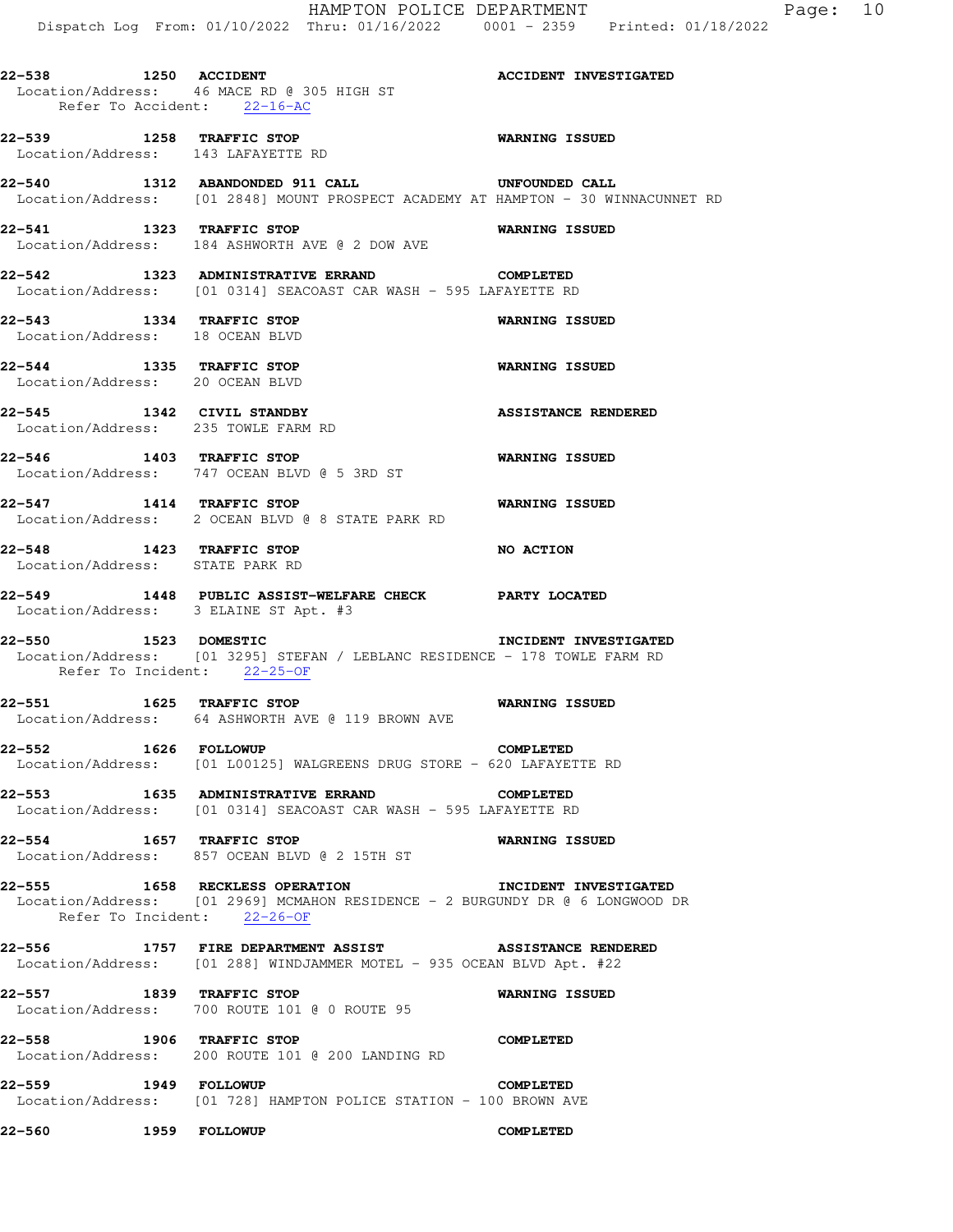|                                                                | Dispatch Log From: 01/10/2022 Thru: 01/16/2022 0001 - 2359 Printed: 01/18/2022                                      | HAMPTON POLICE DEPARTMENT       | Page: 11 |  |
|----------------------------------------------------------------|---------------------------------------------------------------------------------------------------------------------|---------------------------------|----------|--|
|                                                                | Location/Address: [01 728] HAMPTON POLICE STATION - 100 BROWN AVE                                                   |                                 |          |  |
| 2220 ACCIDENT<br>22–561                                        |                                                                                                                     | <b>ACCIDENT INVESTIGATED</b>    |          |  |
|                                                                | Location/Address: [01 203] HAMPTON ARMS APARTMENTS - 698 LAFAYETTE RD Apt. #2<br>Refer To Accident: 22-17-AC        |                                 |          |  |
| 22-562 2220 TRAFFIC STOP                                       | Location/Address: [01 576] INTERCHANGE - 180 LAFAYETTE RD                                                           | <b>WARNING ISSUED</b>           |          |  |
| For Date: $01/14/2022 -$ Friday                                |                                                                                                                     |                                 |          |  |
|                                                                | 22-563 0136 TRAFFIC STOP<br>Location/Address: 547 LAFAYETTE RD @ 6 RICE TER                                         | WARNING ISSUED                  |          |  |
| 22-564 0154 DOMESTIC                                           | Location/Address: 124 KINGS HWY Apt. #B                                                                             | <b>ARREST</b>                   |          |  |
|                                                                | Refer To Arrest: 22-14-AR                                                                                           |                                 |          |  |
|                                                                | Arrest: MARSH, JESSICA<br>Address: HAMPTON, NH                                                                      |                                 |          |  |
| Age: 36                                                        |                                                                                                                     |                                 |          |  |
|                                                                | Charges: Default or Breach of Bail Conditions<br>RESISTING ARREST                                                   |                                 |          |  |
|                                                                | DOMESTIC VIOLENCE; ASSAULT<br>Default or Breach of Bail Conditions                                                  |                                 |          |  |
| 22-565 0345 PARKING VIOLATIONS                                 |                                                                                                                     | <b>PARKING VIOLATION ISSUED</b> |          |  |
| Location/Address: G ST                                         |                                                                                                                     |                                 |          |  |
| Location/Address: Q ST                                         | 22-566 0352 PARKING VIOLATIONS                                                                                      | <b>PARKING VIOLATION ISSUED</b> |          |  |
| Location/Address: I ST                                         | 22-567 0401 PARKING VIOLATIONS                                                                                      | PARKING VIOLATION ISSUED        |          |  |
| Location/Address: 0 ST                                         | 22-568 0408 PARKING VIOLATIONS                                                                                      | <b>PARKING VIOLATION ISSUED</b> |          |  |
| 22-569 0744 TRAFFIC STOP                                       | Location/Address: 170 WINNACUNNET RD @ 1 MILL RD                                                                    | WARNING ISSUED                  |          |  |
| 22–570<br>Location/Address: 309 LAFAYETTE RD                   | 0801 TRAFFIC STOP                                                                                                   | NO ACTION                       |          |  |
|                                                                | 22-571 0803 TRAFFIC CONTROL CONTROL AREA MONITORED<br>Location/Address: [01 9993] CENTRE SCHOOL - 53 WINNACUNNET RD |                                 |          |  |
| Location/Address: 22 HARRIS AVE                                | 22-572 0817 PUBLIC ASSIST-WELFARE CHECK ACTIVITY INVESTIGATED                                                       |                                 |          |  |
| 22-573 0817 TRAFFIC STOP<br>Location/Address: 811 LAFAYETTE RD |                                                                                                                     | WARNING ISSUED                  |          |  |
| 22-574 0818 TRAFFIC STOP                                       | Location/Address: 100 WINNACUNNET RD                                                                                | <b>WARNING ISSUED</b>           |          |  |
| 22-575 0821 TRAFFIC CONTROL                                    | Location/Address: [01 9992] MARSTON SCHOOL - 4 MARSTON WAY                                                          | <b>AREA MONITORED</b>           |          |  |
| 22-576 0823 TRAFFIC STOP<br>Location/Address: 321 LAFAYETTE RD |                                                                                                                     | <b>NO ACTION</b>                |          |  |
| 22-577 0824 TRAFFIC CONTROL                                    | AREA MONITORED<br>Location/Address: [01 9993] CENTRE SCHOOL - 53 WINNACUNNET RD                                     |                                 |          |  |
| 22-578 0826 TRAFFIC STOP                                       | Location/Address: [01 9993] CENTRE SCHOOL - 53 WINNACUNNET RD                                                       | <b>WARNING ISSUED</b>           |          |  |
|                                                                | 22-579 0828 TRAFFIC STOP<br>Location/Address: 234 LAFAYETTE RD @ 20 DRAKESIDE RD                                    | <b>WARNING ISSUED</b>           |          |  |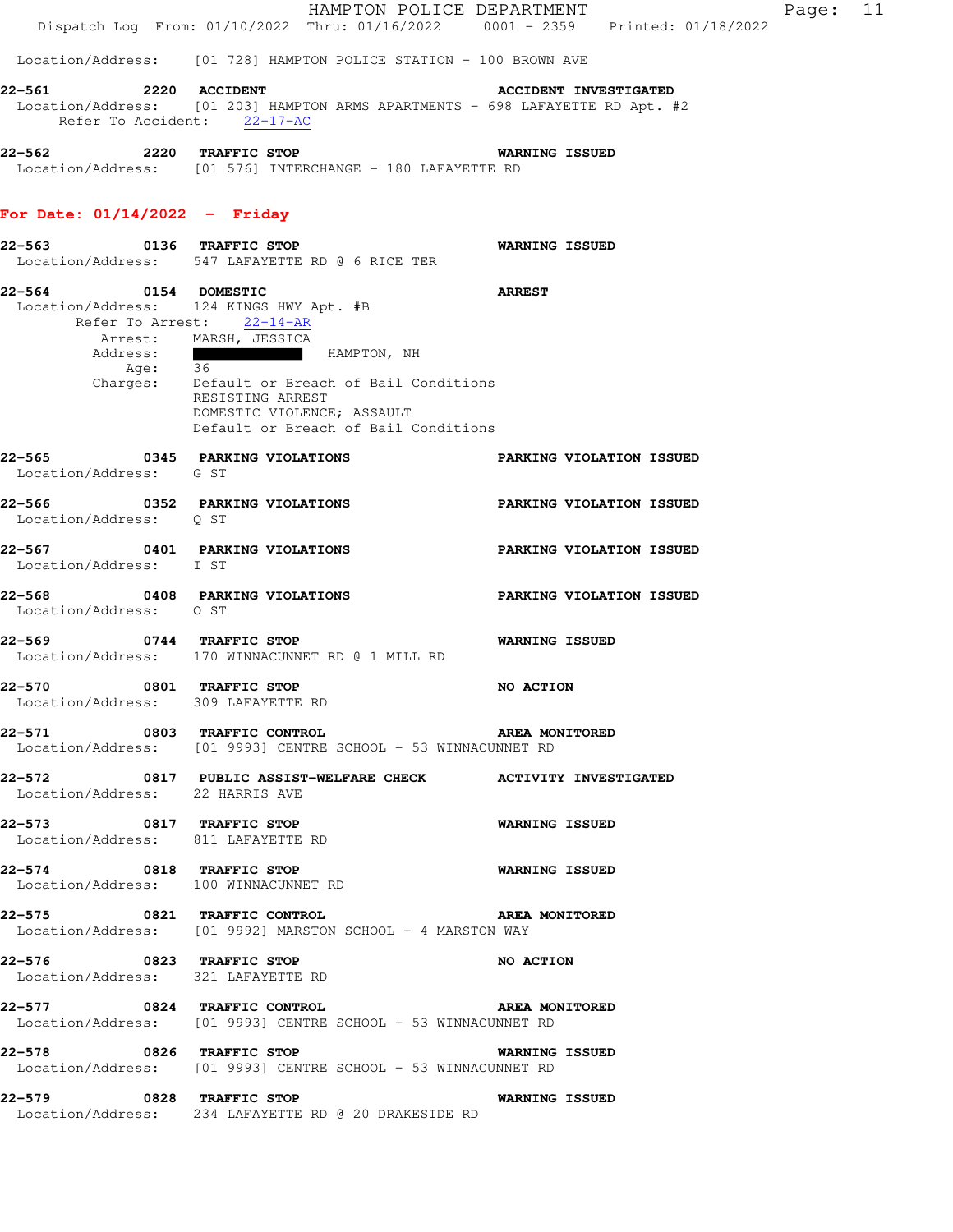HAMPTON POLICE DEPARTMENT Fage: 12 Dispatch Log From: 01/10/2022 Thru: 01/16/2022 0001 - 2359 Printed: 01/18/2022 **22-580 0831 TRAFFIC STOP WARNING ISSUED**  Location/Address: 815 LAFAYETTE RD **22-581 0843 TRAFFIC STOP WARNING ISSUED**  Location/Address: 147 EXETER RD @ 2 CAROLAN AVE **22-582 0843 TRAFFIC STOP WARNING ISSUED**  Location/Address: 321 LAFAYETTE RD **22-583 0907 TRAFFIC STOP WARNING ISSUED**  Location/Address: 777 LAFAYETTE RD **22-584 0926 TRAFFIC STOP WARNING ISSUED**  Location/Address: 356 WINNACUNNET RD **22-585 0931 TRAFFIC STOP WARNING ISSUED**  Location/Address: 340 LAFAYETTE RD **22-586 0946 PARKING VIOLATIONS PARKING VIOLATION ISSUED**  Location/Address: 21 F ST **22-587 0951 TRAFFIC STOP SUMMONS ISSUED**  Location/Address: 138 MILL RD @ 21 PHILBROOK TER **22-588 0954 TRAFFIC STOP SUMMONS ISSUED**  Location/Address: 9 ANNS LN **22-589 1004 TRAFFIC STOP WARNING ISSUED**  Location/Address: 248 MILL RD @ 1 HOLMAN LN **22-590 1008 SUSPICIOUS ACTIVITY ACTIVITY INVESTIGATED**  Location/Address: [01 882] CANDY CORNER - 197 OCEAN BLVD **22-591 1012 TRAFFIC STOP WARNING ISSUED**  Location/Address: 16 MACE RD @ 3 MILBERN AVE **22-592 1017 HARASSMENT ACTIVITY INVESTIGATED**  Location/Address: [01 728] HAMPTON POLICE STATION - 100 BROWN AVE **22-593 1019 TRAFFIC STOP WARNING ISSUED**  Location/Address: 156 MILL RD **22-594 1039 TRAFFIC STOP SUMMONS ISSUED**  Location/Address: 36 ANNS LN **22-595 1054 TRAFFIC STOP WARNING ISSUED**  Location/Address: 227 MILL RD @ 0 WHITES LN **22-596 1102 FIRE DEPARTMENT ASSIST ASSISTANCE RENDERED**  Location/Address: 40 LANGDALE DR **22-597 1105 TRAFFIC STOP SUMMONS ISSUED**  Location/Address: 231 EXETER RD @ 1 WESTRIDGE DR **22-598 1129 TRAFFIC STOP WARNING ISSUED**  Location/Address: 227 MILL RD @ 0 WHITES LN **22-599 1146 TRAFFIC STOP WARNING ISSUED**  Location/Address: 248 MILL RD @ 1 HOLMAN LN **22-600 1158 TRAFFIC STOP WARNING ISSUED**  Location/Address: 1 ROUTE 101 @ 18 GLADE PATH **22-601 1201 TRAFFIC STOP WARNING ISSUED**  Location/Address: 40 TIMBER SWAMP RD **22-602 1202 TRAFFIC STOP SUMMONS ISSUED**  Location/Address: 700 LAFAYETTE RD

**22-603 1203 TRAFFIC STOP WARNING ISSUED**  Location/Address: 200 ROUTE 101 @ 200 LANDING RD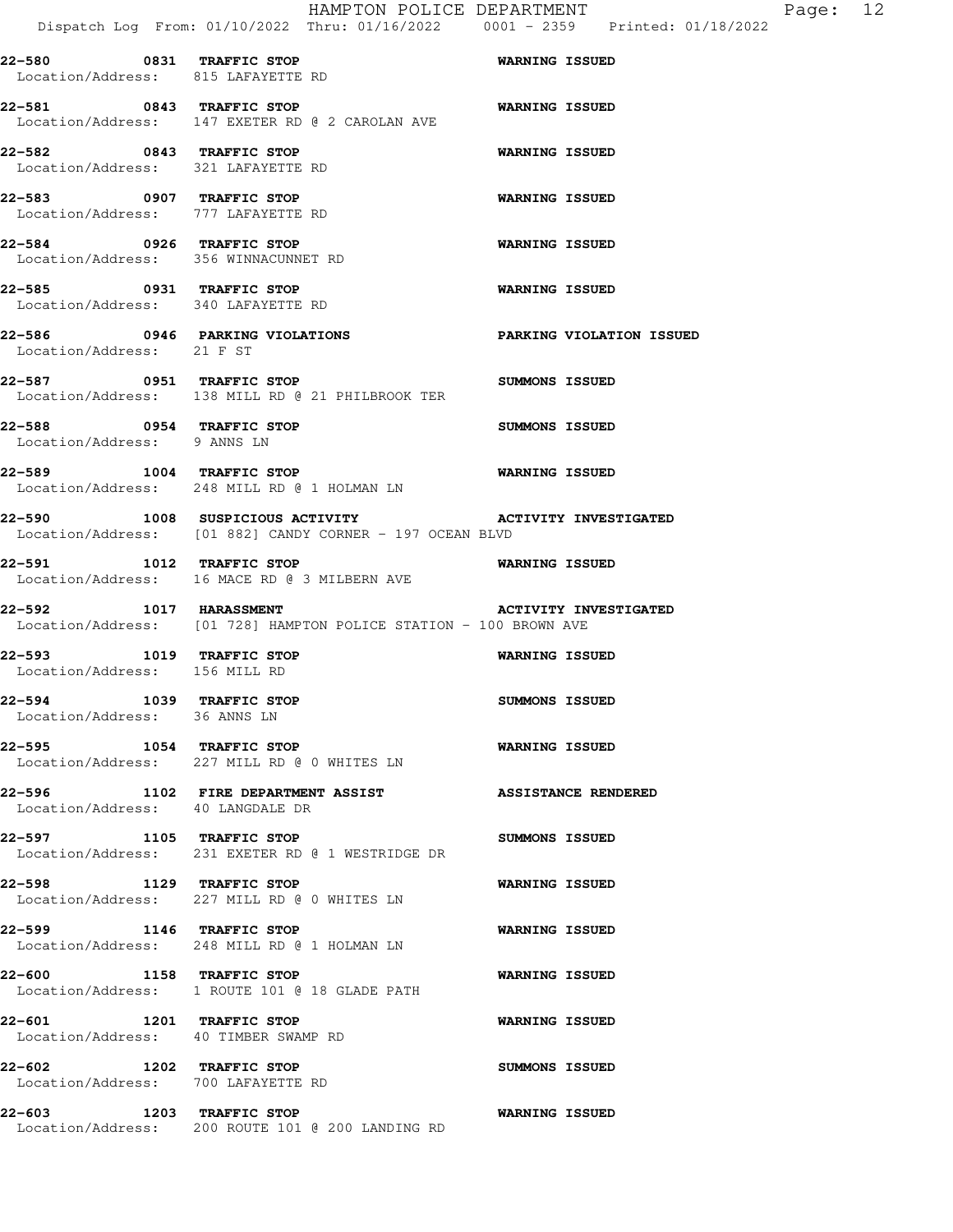HAMPTON POLICE DEPARTMENT Fage: 13 Dispatch Log From: 01/10/2022 Thru: 01/16/2022 0001 - 2359 Printed: 01/18/2022 **22-604 1208 TRAFFIC STOP NO ACTION**  Location/Address: 200 ROUTE 101 @ 200 LANDING RD **22-605 1212 TRAFFIC STOP SUMMONS ISSUED**  Location/Address: 700 ROUTE 101 @ 0 ROUTE 95 **22-606 1224 CRIMINAL TRESPASS INCIDENT INVESTIGATED**  Location/Address: 85 EXETER RD Refer To Incident: 22-27-OF **22-607 1233 TRAFFIC STOP WARNING ISSUED**  Location/Address: OLD SALT PARKING LOT - 490 LAFAYETTE RD **22-608 1248 TRAFFIC STOP WARNING ISSUED**  Location/Address: 234 LAFAYETTE RD @ 20 DRAKESIDE RD **22-609 1252 TRAFFIC STOP WARNING ISSUED**  Location/Address: 580 LAFAYETTE RD **22-610 1255 TRAFFIC STOP SUMMONS ISSUED**  Location/Address: 234 LAFAYETTE RD @ 20 DRAKESIDE RD **22-611 1305 TRAFFIC STOP WARNING ISSUED**  Location/Address: 190 MILL RD **22-612 1324 TRAFFIC STOP SUMMONS ISSUED**  Location/Address: 95 DRAKESIDE RD **22-613 1325 TRAFFIC STOP SUMMONS ISSUED**  Location/Address: [01 660] SPEEDWAY PARKING LOT - 639 LAFAYETTE RD **22-614 1403 TRAFFIC STOP WARNING ISSUED**  Location/Address: 1 ROUTE 101 @ 18 GLADE PATH **22-615 1408 FOLLOWUP COMPLETED**  Location/Address: [01 728] HAMPTON POLICE STATION - 100 BROWN AVE **22-616 1411 FIRE DEPARTMENT ASSIST ASSISTANCE RENDERED**  Location/Address: 17 KINGS HWY **22-617 1414 TRAFFIC STOP SUMMONS ISSUED**  Location/Address: 1 OCEAN BLVD @ 5 EPPING AVE **22-618 1419 FIRE DEPARTMENT ASSIST ASSISTANCE RENDERED**  Location/Address: [01 2922] CORNERSTONE AT HAMPTON HEALTH FACILITY - 298 EXETER RD Apt. #115 **22-619 1437 TRAFFIC STOP WARNING ISSUED**  Location/Address: 2 OCEAN BLVD **22-620 1502 PUBLIC ASSIST-WELFARE CHECK MESSAGED DELIVERED**  Location/Address: [01 456] UNDERWOOD BRIDGE - 1 OCEAN BLVD **22-621 1544 REQUEST FOR POLICE OFFICER ACTIVITY INVESTIGATED**  Location/Address: SOUTHBOUND - ROUTE 95 **22-622 1548 REQUEST FOR POLICE OFFICER COMPLETED**  Location/Address: SOUTHBOUND - ROUTE 95 **22-623 1627 VIN VERIFICATION COMPLETED**  Location/Address: 12 MILL POND LN **22-624 1635 TRAFFIC STOP WARNING ISSUED**  Location/Address: 2 OCEAN BLVD @ 8 STATE PARK RD **22-625 1640 TRAFFIC STOP COMPLETED**  Location/Address: 2 BOARS HEAD TER @ 506 OCEAN BLVD **22-626 1701 FIRE DEPARTMENT ASSIST ASSISTANCE RENDERED**  Location/Address: 14 DUNVEGAN WOODS DR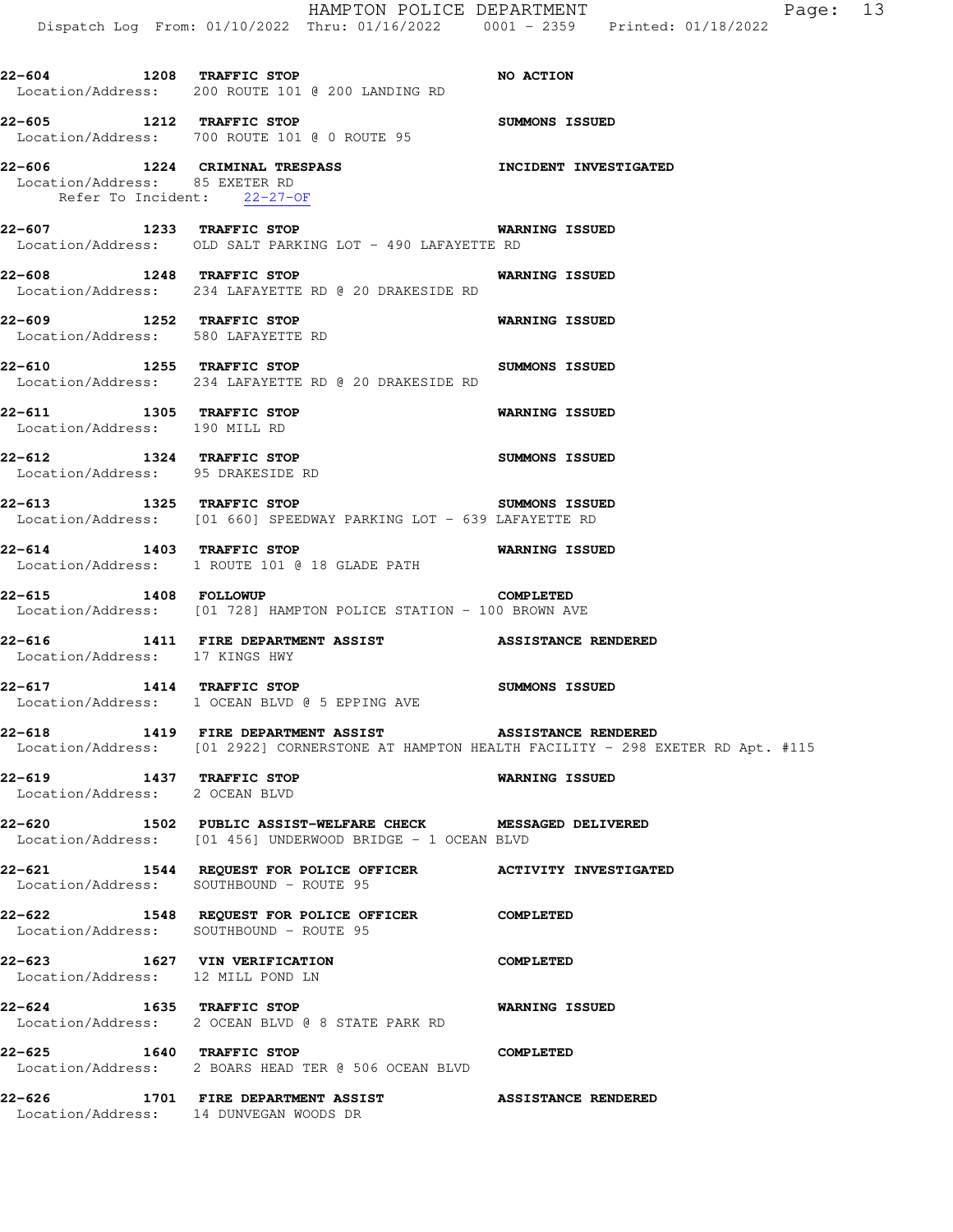HAMPTON POLICE DEPARTMENT Fage: 14 Dispatch Log From: 01/10/2022 Thru: 01/16/2022 0001 - 2359 Printed: 01/18/2022 **22-627 1717 WARRANT SERVICE NOT SERVED**  Location/Address: [01 203] HAMPTON ARMS APARTMENTS - 698 LAFAYETTE RD Apt. #114 **22-628 1750 TRAFFIC STOP ARREST**  Location/Address: [01 2028] BRAYTON ENERGY - 75 LAFAYETTE RD Apt. #A Refer To Summons: 22-15-AR Summons: MCINTOSH, JAMES COLLINS<br>Address: SALISBUR SALISBURY, MA Age: 34 Charges: POSSESSION OF CONTROLLED DRUG **22-629 1813 NOTIFICATIONS COMPLETED**  Location/Address: [01 728] HAMPTON POLICE STATION - 100 BROWN AVE **22-630 1911 TRAFFIC STOP 121 NO ACTION**  Location/Address: 10 OCEAN BLVD @ 1 DOVER AVE **22-631 2002 TRAFFIC STOP WARNING ISSUED**  Location/Address: [01 597] WATER TOWER - CHURCH ST - 60 CHURCH ST **22-632 2021 WARRANT SERVICE NOT SERVED**  Location/Address: [01 203] HAMPTON ARMS APARTMENTS - 698 LAFAYETTE RD Apt. #114 **22-633 2033 MOTORIST ASSISTANCE ASSISTANCE RENDERED**  Location/Address: EAST OF TOWLE FARM OVERPASS - ROUTE 101 **22-634 2111 FIRE DEPARTMENT ASSIST ASSISTANCE RENDERED**  Location/Address: [01 2559] CIANCIO RESIDENCE - 270 MILL RD **22-635 2117 NOTIFICATIONS NO ACTION**  Location/Address: [01 728] HAMPTON POLICE STATION - 100 BROWN AVE **22-636 2131 TRAFFIC STOP COMPLETED**  Location/Address: 1 MILL RD @ 170 WINNACUNNET RD **22-637 2353 CROWD MONITORING AREA MONITORED**  Location/Address: 134 ASHWORTH AVE @ 27 L ST **22-638 2356 TRAFFIC STOP WARNING ISSUED**  Location/Address: [01 0139] PELHAM RESORT MOTEL - 121 OCEAN BLVD **22-639 2357 TRAFFIC STOP WARNING ISSUED**  Location/Address: 101 OCEAN BLVD @ 16 I ST **For Date: 01/15/2022 - Saturday 22-640 0107 PROPERTY CHECK COMPLETED**  Location: LIBERTY LANE WEST 22-641 0113 FIRE DEPARTMENT ASSIST **ASSISTANCE RENDERED** Location/Address: 19 PLYMOUTH ST

**22-642 0115 PROPERTY CHECK COMPLETED**  Location/Address: [01 620] STATE - PARK AND RIDE PARKING LOT - 40 TIMBER SWAMP RD

**22-643 0124 PROPERTY CHECK COMPLETED**  Location/Address: [01 9992] MARSTON SCHOOL - 4 MARSTON WAY

**22-644 0130 PROPERTY CHECK COMPLETED**  Location/Address: [01 9989] WINNACUNNET HIGH SCHOOL - 1 ALUMNI DR

**22-645 0134 SUSPICIOUS ACTIVITY ACTIVITY INVESTIGATED**  Location/Address: [01 541] STATE PARK - 30 STATE PARK RD

**22-646 0310 SUSPICIOUS ACTIVITY ACTIVITY INVESTIGATED**  Location/Address: [01 1184] PATRIOTS CORNER COMPLEX - 23 OCEAN BLVD

**22-647 0318 SUSPICIOUS ACTIVITY ACTIVITY INVESTIGATED**  Location/Address: [01 561] STATE - POLICE PARKING - 200 OCEAN BLVD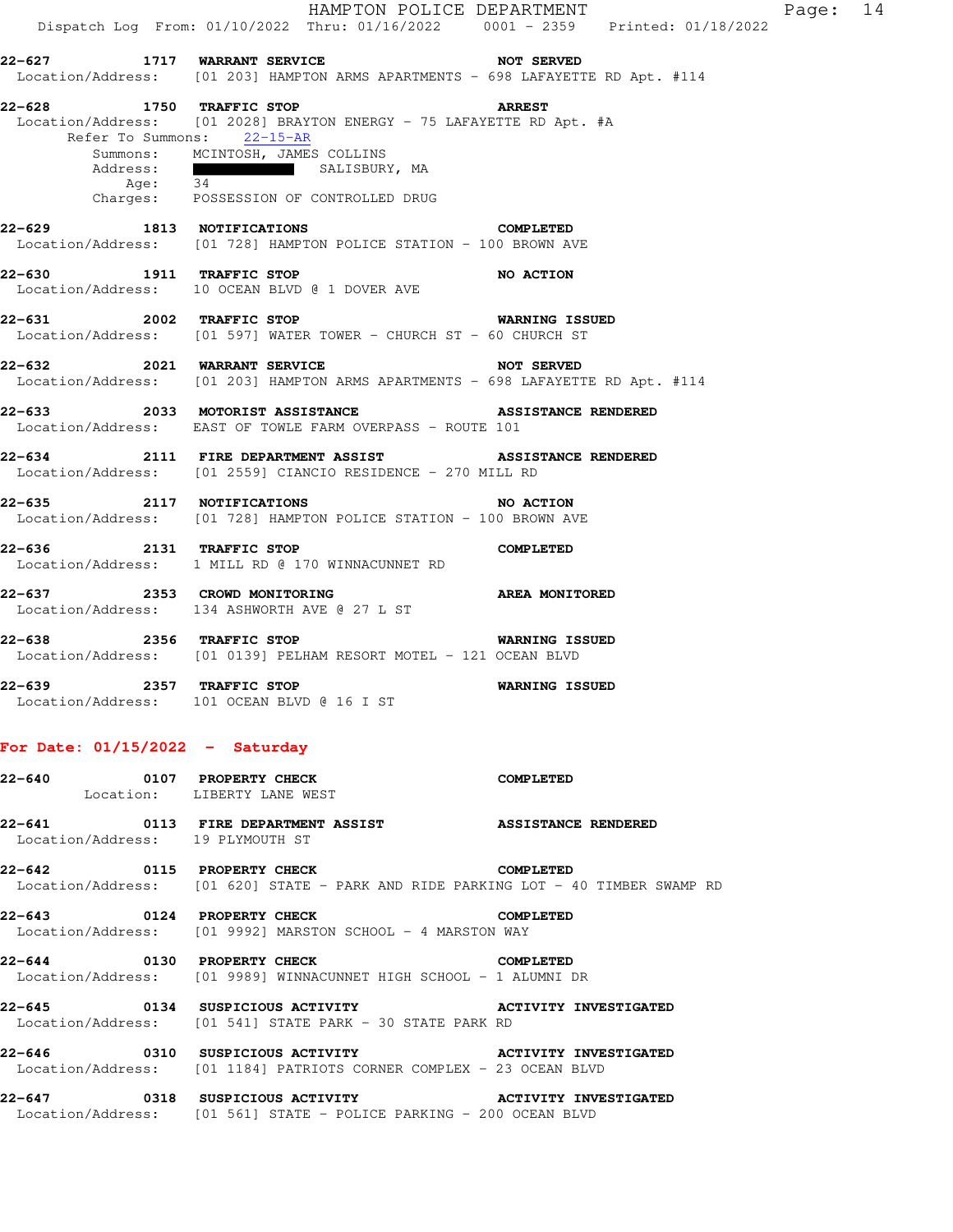|                                                            | HAMPTON POLICE DEPARTMENT<br>Dispatch Log From: 01/10/2022 Thru: 01/16/2022 0001 - 2359 Printed: 01/18/2022                   |                          |
|------------------------------------------------------------|-------------------------------------------------------------------------------------------------------------------------------|--------------------------|
|                                                            | 22-648 0325 SUSPICIOUS ACTIVITY <b>120 ACTIVITY INVESTIGATED</b><br>Location/Address: 887 OCEAN BLVD @ 2 17TH ST              |                          |
| 22-649 0335 PROPERTY CHECK                                 | Location/Address: [01 432] BICENTENNIAL PARK - 944 OCEAN BLVD                                                                 | <b>COMPLETED</b>         |
|                                                            | 22-650 0340 PROPERTY CHECK<br>Location/Address: [01 540] MUNICIPAL PARKING LOT - HIGH ST TOWN CENTER - 31 HIGH ST             | <b>COMPLETED</b>         |
| Location/Address: KINGS HWY                                | 22-651 0406 PARKING VIOLATIONS PARKING VIOLATION ISSUED                                                                       |                          |
| Location/Address: K ST                                     | 22-652 0408 PARKING VIOLATIONS                                                                                                | PARKING VIOLATION ISSUED |
| Location/Address: I ST                                     | 22-653 0412 PARKING VIOLATIONS                                                                                                | PARKING VIOLATION ISSUED |
| Location/Address: G ST                                     | 22-654 0423 PARKING VIOLATIONS                                                                                                | PARKING VIOLATION ISSUED |
| Location/Address: A ST                                     | 22-655 0432 PARKING VIOLATIONS                                                                                                | PARKING VIOLATION ISSUED |
| Location/Address: DOVER AVE                                | 22-656 68 0436 PARKING VIOLATIONS BARKING VIOLATION ISSUED                                                                    |                          |
|                                                            | 22-657 0438 PROPERTY CHECK COMPLETED<br>Location/Address: [01 452] SKATEBOARD PARK - HARDART'S WAY                            |                          |
| 22-658 0743 TRAFFIC STOP                                   | Location/Address: 295 OCEAN BLVD @ 5 HIGHLAND AVE                                                                             | WARNING ISSUED           |
| Location/Address: 166 MILL RD                              | 22-659 0810 FIRE DEPARTMENT ASSIST ASSISTANCE RENDERED                                                                        |                          |
| 22-660 0828 TRAFFIC STOP                                   | Location/Address: 871 LAFAYETTE RD                                                                                            | <b>WARNING ISSUED</b>    |
| 22-661 0907 ALARM<br>Location/Address: 22 SANBORN RD       |                                                                                                                               | UNFOUNDED ALARM          |
| 22-662 0923 TRAFFIC STOP                                   | Location/Address: 168 ASHWORTH AVE @ 6 FELLOWS AVE                                                                            | <b>WARNING ISSUED</b>    |
| 22-663 0958 TRAFFIC STOP                                   | Location/Address: 800 LAFAYETTE RD                                                                                            | <b>SUMMONS ISSUED</b>    |
| 22-664 1011 TRAFFIC STOP                                   | Location/Address: 800 LAFAYETTE RD                                                                                            | <b>WARNING ISSUED</b>    |
|                                                            | 22-665 1017 FIRE DEPARTMENT ASSIST ASSISTANCE RENDERED<br>Location/Address: [01 1184] PATRIOTS CORNER COMPLEX - 23 OCEAN BLVD |                          |
| 22-666 1026 TRAFFIC STOP                                   | Location/Address: 630 LAFAYETTE RD                                                                                            | WARNING ISSUED           |
|                                                            | Location/Address: SOUTH OF INTERCHANGE - LAFAYETTE RD                                                                         |                          |
| 22-668                                                     | 1037 TRAFFIC STOP<br>Location/Address: SOUTH OF INTERCHANGE - LAFAYETTE RD                                                    | WARNING ISSUED           |
|                                                            | 22-669 1038 TRAFFIC STOP<br>Location/Address: 308 LAFAYETTE RD                                                                | SUMMONS ISSUED           |
|                                                            | 22-670 1055 TRAFFIC STOP<br>Location/Address: 187 OCEAN BLVD @ 1 D ST                                                         | <b>NO ACTION</b>         |
| 22-671 1059 TRAFFIC STOP<br>Location/Address: 73 EXETER RD |                                                                                                                               | <b>WARNING ISSUED</b>    |

Page: 15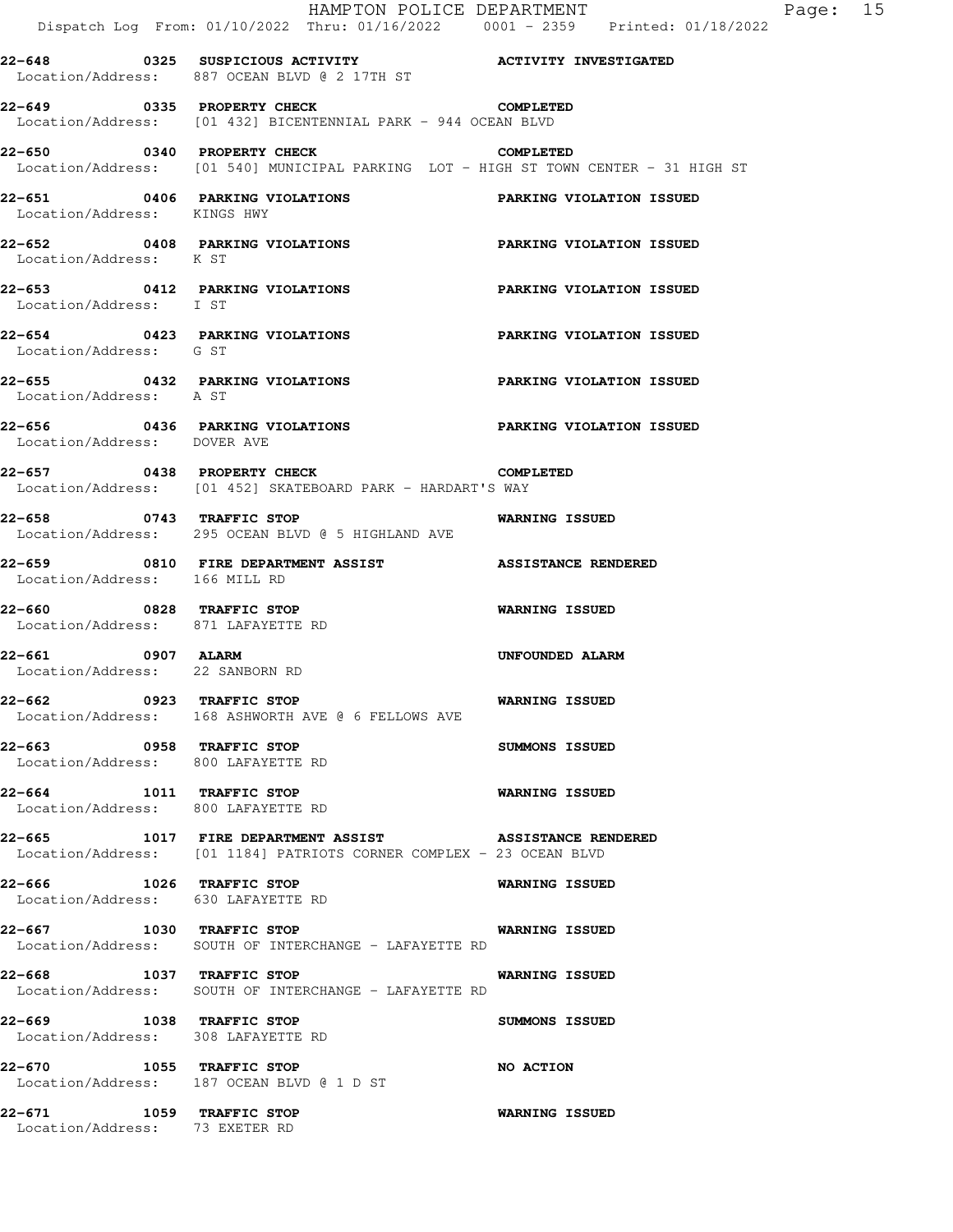|                                                                 | HAMPTON POLICE DEPARTMENT<br>Dispatch Log From: 01/10/2022 Thru: 01/16/2022 0001 - 2359 Printed: 01/18                                  |                       |
|-----------------------------------------------------------------|-----------------------------------------------------------------------------------------------------------------------------------------|-----------------------|
| 22-672 1110 TRAFFIC STOP<br>Location/Address: 446 LAFAYETTE RD  |                                                                                                                                         | SUMMONS ISSUED        |
|                                                                 | 22-673 1127 FIRE DEPARTMENT ASSIST ASSISTANCE RENDERED<br>Location/Address: [01 884] OLD ENGLISH VILLAGE - 463 WINNACUNNET RD Apt. #308 |                       |
| 22-674 1144 TRAFFIC STOP                                        | Location/Address: SOUTH OF INTERCHANGE - LAFAYETTE RD                                                                                   | <b>WARNING ISSUED</b> |
| 22-675 1152 TRAFFIC STOP                                        | Location/Address: SOUTH OF INTERCHANGE - LAFAYETTE RD                                                                                   | SUMMONS ISSUED        |
|                                                                 | 22-676 1200 TRAFFIC MONITORING NERRA MONITORED<br>Location/Address: 251 LANDING RD @ 251 WINNACUNNET RD                                 |                       |
| 22-677 1206 TRAFFIC STOP<br>Location/Address: 721 LAFAYETTE RD  |                                                                                                                                         | <b>WARNING ISSUED</b> |
| 22-678 1216 TRAFFIC STOP                                        | Location/Address: SOUTH OF INTERCHANGE - LAFAYETTE RD                                                                                   | <b>SUMMONS ISSUED</b> |
| Location/Address: PATRICIA ST                                   | 22-679 1221 MOTORIST ASSISTANCE NESSISTANCE RENDERED                                                                                    |                       |
| 1229 TRAFFIC STOP<br>22-680                                     | Location/Address: [01 0593] OLD SALT PARKING LOT - 490 LAFAYETTE RD                                                                     | <b>WARNING ISSUED</b> |
| 22-681 1238 TRAFFIC STOP                                        | Location/Address: CVS PARKING LOT - 321 LAFAYETTE RD                                                                                    | <b>SUMMONS ISSUED</b> |
| 22-682 1238 TRAFFIC STOP                                        | Location/Address: SOUTH OF INTERCHANGE - LAFAYETTE RD                                                                                   | <b>WARNING ISSUED</b> |
| 22-683 1244 TRAFFIC STOP<br>Location/Address: 75 LAFAYETTE RD   |                                                                                                                                         | <b>SUMMONS ISSUED</b> |
| 22-684 1300 TRAFFIC STOP<br>Location/Address: 53 WINNACUNNET RD |                                                                                                                                         | SUMMONS ISSUED        |
| 22-685 1325 TRAFFIC STOP<br>Location/Address: 421 LAFAYETTE RD  |                                                                                                                                         | <b>WARNING ISSUED</b> |
| 1325 TRAFFIC STOP<br>22-686                                     |                                                                                                                                         | <b>WARNING ISSUED</b> |

Location/Address: 1 OCEAN BLVD @ 5 EPPING AVE

**22-687 1338 TRAFFIC STOP WARNING ISSUED**  Location/Address: 55 OCEAN BLVD @ 1 N ST

**22-688 1349 TRAFFIC STOP WARNING ISSUED**  Location/Address: 428 LAFAYETTE RD

**22-689 1403 TRAFFIC STOP WARNING ISSUED**  Location/Address: 644 LAFAYETTE RD

**22-690 1431 TRAFFIC STOP WARNING ISSUED**  Location/Address: 75 LAFAYETTE RD

**22-691 1440 TRAFFIC STOP WARNING ISSUED**  Location/Address: 113 LAFAYETTE RD

**22-692 1442 TRAFFIC STOP SUMMONS ISSUED**  Location/Address: 75 LAFAYETTE RD

**22-693 1533 FIRE DEPARTMENT ASSIST ASSISTANCE RENDERED** 

Location/Address: 12 FULLER ACRES

**22-694 1535 TRAFFIC STOP WARNING ISSUED**  Location/Address: SOUTH OF INTERCHANGE - LAFAYETTE RD

**22-695 1557 TRAFFIC STOP WARNING ISSUED**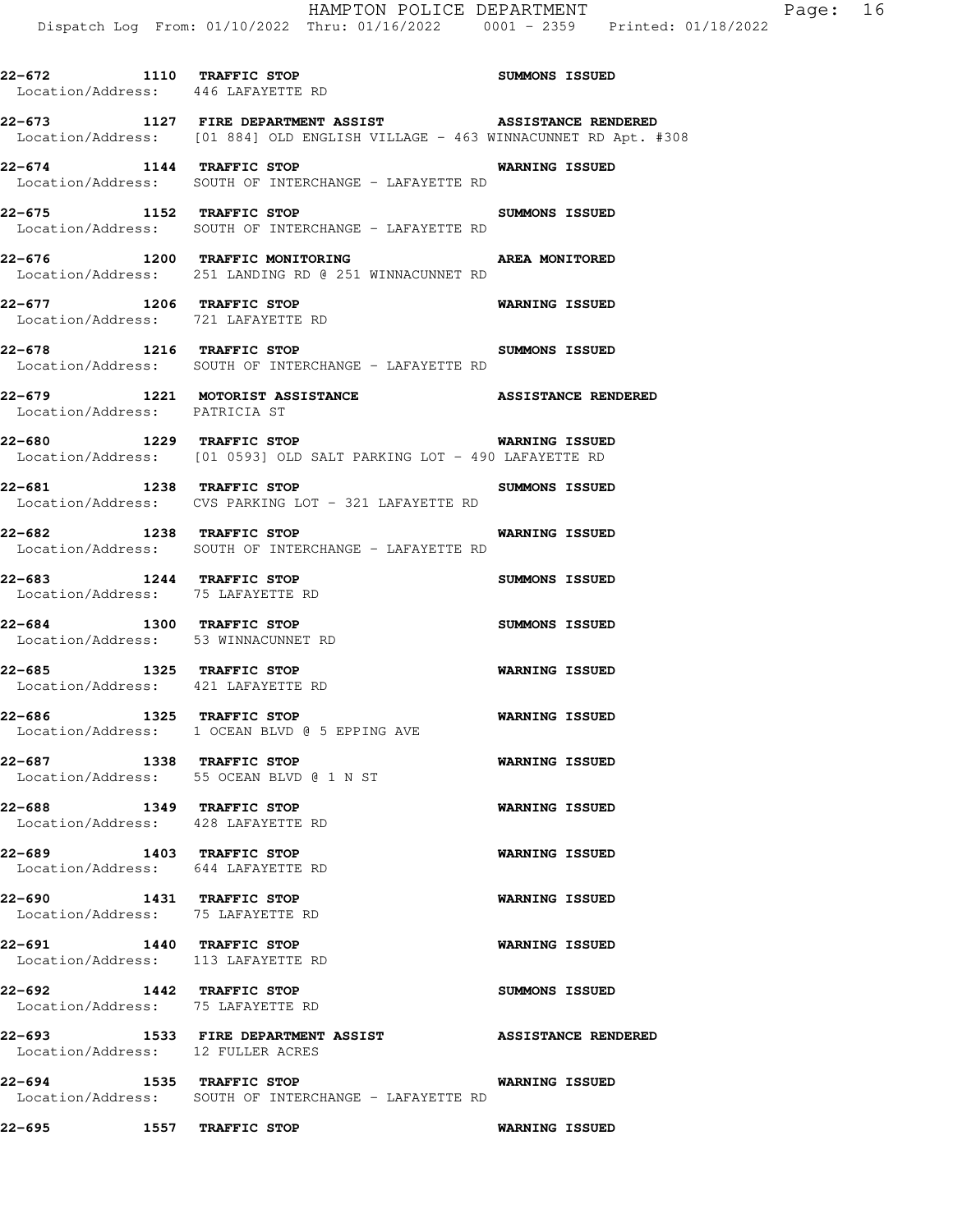|                                                  | Dispatch Log From: 01/10/2022 Thru: 01/16/2022 0001 - 2359 Printed: 01/18/2022                                                                                                                              | HAMPTON POLICE DEPARTMENT | Page: 17 |  |
|--------------------------------------------------|-------------------------------------------------------------------------------------------------------------------------------------------------------------------------------------------------------------|---------------------------|----------|--|
|                                                  | Location/Address: [01 576] INTERCHANGE - 180 LAFAYETTE RD                                                                                                                                                   |                           |          |  |
| 22-696 1605 TRAFFIC STOP                         | Location/Address: [01 2028] BRAYTON ENERGY - 75 LAFAYETTE RD Apt. #A                                                                                                                                        | <b>WARNING ISSUED</b>     |          |  |
|                                                  | 22-697 1611 TRAFFIC STOP 10 WARNING ISSUED<br>Location/Address: [01 576] INTERCHANGE - 180 LAFAYETTE RD                                                                                                     |                           |          |  |
| 22-698 1618 TRAFFIC STOP                         | Location/Address: [01 2722] 339 OCEAN BOULEVARD CONDOMINIUMS - 339 OCEAN BLVD                                                                                                                               | <b>WARNING ISSUED</b>     |          |  |
|                                                  | 22-699 1631 TRAFFIC STOP 3UMMONS ISSUED<br>Location/Address: [01 576] INTERCHANGE - 180 LAFAYETTE RD                                                                                                        |                           |          |  |
| 22-700 1633 TRAFFIC STOP                         | Location/Address: 27 ASHWORTH AVE @ 23 B ST                                                                                                                                                                 | <b>WARNING ISSUED</b>     |          |  |
|                                                  | 22-701 1644 TRAFFIC STOP 6 WARNING ISSUED<br>Location/Address: [01 371] SEA SPIRAL SUITES - 449 OCEAN BLVD                                                                                                  |                           |          |  |
| Refer To $P/C$ : 22-16-AR<br>Address:<br>Age: 32 | 22-702 1712 DISORDERLY CONDUCT ARREST<br>Location/Address: [01 2619] LALLY'S LIGHTHOUSE MARKET - 369 OCEAN BLVD<br>P/C: POLITO, JESSICA<br>LACONIA, NH<br>Charges: PROTECTIVE CUSTODY OF INTOXICATED PERSON |                           |          |  |
|                                                  | 22-703 1721 TRAFFIC STOP 6 WARNING ISSUED<br>Location/Address: [01 966] ATLANTIC SHORES CONDOS - 421 OCEAN BLVD                                                                                             |                           |          |  |
| 22-704 1724 NOTIFICATIONS                        | Location/Address: [01 2016] JAKES-1-LLC - 21 M ST                                                                                                                                                           | RESPONSIBLE AGENCY NOTIF  |          |  |
| Location/Address: JAMES ST                       | 22-705 1743 SUSPICIOUS ACTIVITY COMPLETED                                                                                                                                                                   |                           |          |  |
| 22-706 1835 TRAFFIC STOP                         | Location/Address: $[01\ 515]$ EXIT 13 - EXETER RD - MILE 131.8 - 600 ROUTE 101                                                                                                                              | <b>WARNING ISSUED</b>     |          |  |
|                                                  | 22-707 1856 TRAFFIC STOP 6 WARNING ISSUED<br>Location/Address: [01 456] UNDERWOOD BRIDGE SOUTH - 1 OCEAN BLVD                                                                                               |                           |          |  |
| Location/Address: 36 ANNS LN                     | 22-708 1901 FIRE DEPARTMENT ASSIST ASSISTANCE RENDERED                                                                                                                                                      |                           |          |  |
| 22-709 1912 TRAFFIC STOP                         | <b>WARNING ISSUED</b><br>Location/Address: [01 456] UNDERWOOD BRIDGE NORTH - 1 OCEAN BLVD                                                                                                                   |                           |          |  |
|                                                  | 22-710 1915 FIRE DEPARTMENT ASSIST ASSISTANCE RENDERED<br>Location/Address: [01 2951] GARCIA RESIDENCE - 80 ISLAND PATH                                                                                     |                           |          |  |
|                                                  | 22-711 1934 TRAFFIC STOP 1999 WARNING ISSUED<br>Location/Address: 34 OCEAN BLVD @ 2 ATLANTIC AVE                                                                                                            |                           |          |  |
|                                                  | 22-713 1946 FIRE DEPARTMENT ASSIST ASSISTANCE RENDERED<br>Location/Address: [01 1392] OCEANSIDE CENTER - 22 TUCK RD Apt. #116                                                                               |                           |          |  |
|                                                  | 22-712 1948 TRAFFIC STOP<br>Location/Address: 2 OCEAN BLVD @ 8 STATE PARK RD                                                                                                                                | <b>WARNING ISSUED</b>     |          |  |
| 22-714 2001 TRAFFIC STOP                         | Location/Address: 168 ASHWORTH AVE @ 6 FELLOWS AVE                                                                                                                                                          | <b>WARNING ISSUED</b>     |          |  |
| 22-715 2103 TRAFFIC STOP                         | Location/Address: 2 OCEAN BLVD @ 8 STATE PARK RD                                                                                                                                                            | <b>WARNING ISSUED</b>     |          |  |
| 22-716 2121 TRAFFIC STOP                         | Location/Address: 40 CHURCH ST @ 7 WILLIAMS ST                                                                                                                                                              | <b>NO ACTION</b>          |          |  |
| 22-717 2153 TRAFFIC STOP                         |                                                                                                                                                                                                             | <b>WARNING ISSUED</b>     |          |  |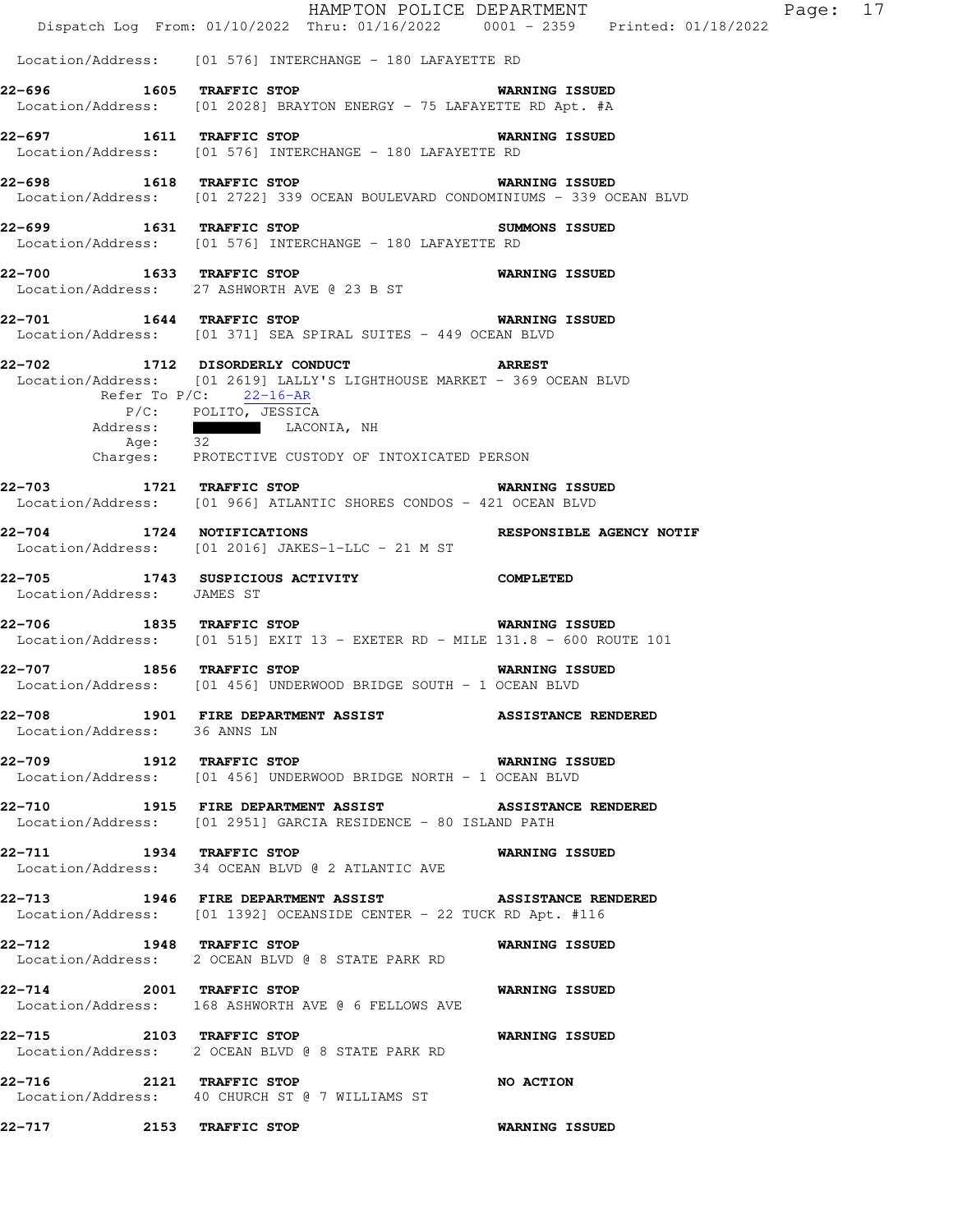| -- --- |      | ---- ------- ----                                                                                       |  |                            |  |       |    |
|--------|------|---------------------------------------------------------------------------------------------------------|--|----------------------------|--|-------|----|
| 22–720 | 2258 | TRAFFIC STOP<br>Location/Address: [01 3612] CENTRAL PARKING - 92 ASHWORTH AVE                           |  | <b>WARNING ISSUED</b>      |  |       |    |
| 22-719 | 2239 | <b>FIRE DEPARTMENT ASSIST</b><br>Location/Address: [01 256] JONATHAN'S MOTEL - 415 OCEAN BLVD Apt. #303 |  | <b>ASSISTANCE RENDERED</b> |  |       |    |
| 22-718 | 2221 | TRAFFIC STOP<br>Location/Address: 195 ASHWORTH AVE @ 12 O ST                                            |  | <b>WARNING ISSUED</b>      |  |       |    |
|        |      | Location/Address: 2 OCEAN BLVD @ 8 STATE PARK RD                                                        |  |                            |  |       |    |
|        |      | Dispatch Log From: 01/10/2022 Thru: 01/16/2022 0001 - 2359 Printed: 01/18/2022                          |  | HAMPTON POLICE DEPARTMENT  |  | Page: | 18 |

**22-721 2329 TRAFFIC STOP SUMMONS ISSUED**  Location/Address: 19 CUTLER AVE

## **For Date: 01/16/2022 - Sunday**

- **22-722 0010 FIRE DEPARTMENT ASSIST ASSISTANCE RENDERED**  Location/Address: [01 2824] CR'S THE RESTAURANT - 287 EXETER RD
- **22-723 0111 TRAFFIC STOP WARNING ISSUED**  Location/Address: 2 OCEAN BLVD @ 8 STATE PARK RD
- **22-724 0136 TRAFFIC STOP SUMMONS ISSUED**  Location/Address: [01 733] SIAA - DRAKESIDE RD
- **22-725 0241 PROPERTY CHECK COMPLETED**  Location/Address: [01 432] BICENTENNIAL PARK - 944 OCEAN BLVD
- **22-726 0248 PARKING VIOLATIONS PARKING VIOLATION ISSUED**  Location/Address: M ST
- **22-727 0252 PARKING VIOLATIONS PARKING VIOLATION ISSUED**  Location/Address: L ST
- **22-728 0259 PARKING VIOLATIONS PARKING VIOLATION ISSUED**  Location/Address: DOVER AVE
- **22-729 0312 PARKING VIOLATIONS PARKING VIOLATION ISSUED**  Location/Address: [01 72] WORLD'S GREATEST KARAOKE AKA CHARLIES TAP - 9 OCEAN BLVD
- **22-730 0419 PARKING VIOLATIONS PARKING VIOLATION ISSUED**  Location/Address: LAFAYETTE RD
- **22-731 0426 PARKING VIOLATIONS PARKING VIOLATION ISSUED**  Location/Address: [01 540] MUNICIPAL PARKING LOT - HIGH ST TOWN CENTER - 31 HIGH ST
- **22-732 0427 PROPERTY CHECK COMPLETED**  Location/Address: [01 2688] SEACOAST UNITED SPORTS COMPLEX - 311 WINNACUNNET RD
- **22-733 0602 TRAFFIC MONITORING COMPLETED**  Location/Address: 799 OCEAN BLVD @ 1 8TH ST
- **22-734 0758 TRAFFIC STOP WARNING ISSUED**  Location/Address: 280 LAFAYETTE RD
- **22-735 0824 FIRE DEPARTMENT ASSIST ASSISTANCE RENDERED**  Location/Address: [01 256] JONATHAN'S MOTEL - 415 OCEAN BLVD Apt. #303
- **22-736 0842 TRAFFIC STOP WARNING ISSUED**  Location/Address: 162 EXETER RD @ 3 DRIFTWOOD RD
- **22-737 0902 RECKLESS OPERATION SUMMONS ISSUED**  Location/Address: 2 ROUTE 101 @ 20 BROWN AVE
- **22-738 0912 DISORDERLY CONDUCT ASSISTANCE RENDERED**  Location/Address: 60 CHURCH ST
- **22-739 0917 TRAFFIC STOP WARNING ISSUED**  Location/Address: [01 456] UNDERWOOD BRIDGE - 1 OCEAN BLVD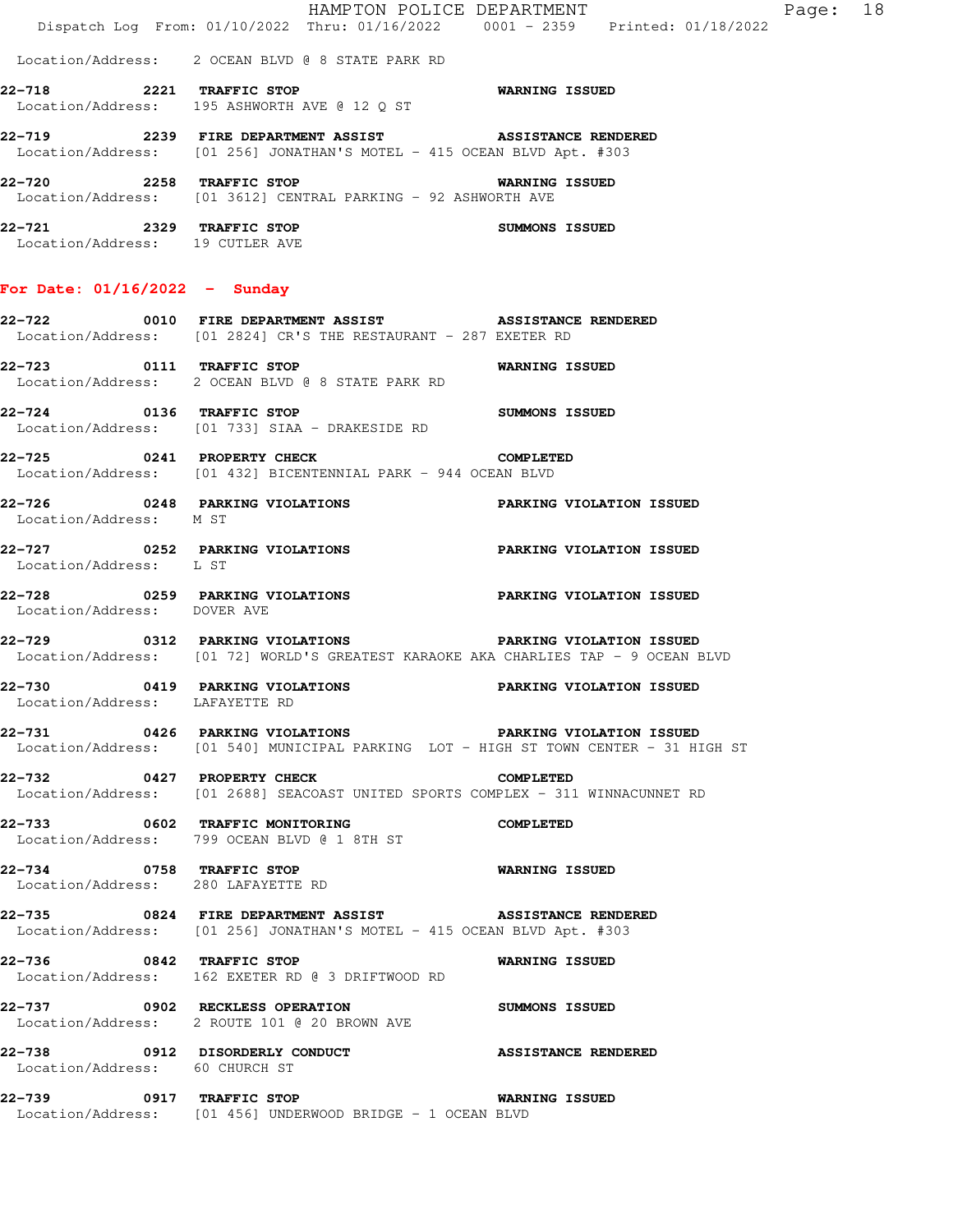**22-743 0942 TRAFFIC STOP WARNING ISSUED**  Location/Address: 143 LAFAYETTE RD **22-744 1003 TRAFFIC STOP WARNING ISSUED**  Location/Address: 143 LAFAYETTE RD

- **22-745 1014 TRAFFIC STOP WARNING ISSUED**  Location/Address: 789 OCEAN BLVD @ 3 7TH ST **22-746 1020 TRAFFIC STOP SUMMONS ISSUED**  Location/Address: 105 TOWLE FARM RD **22-747 1036 TRAFFIC STOP WARNING ISSUED**
- Location/Address: 105 TOWLE FARM RD **22-748 1048 TRAFFIC STOP WARNING ISSUED**  Location/Address: 102 EXETER RD @ 1 BARON RD
- **22-749 1100 TRAFFIC STOP SUMMONS ISSUED**  Location/Address: 660 LAFAYETTE RD **22-750 1123 TRAFFIC STOP WARNING ISSUED**
- Location/Address: 747 OCEAN BLVD @ 5 3RD ST **22-751 1132 FIRE DEPARTMENT ASSIST ASSISTANCE RENDERED**
- Location/Address: [01 1392] OCEANSIDE CENTER 22 TUCK RD Apt. #102
- **22-752 1200 TRAFFIC STOP WARNING ISSUED**  Location/Address: 122 EXETER RD
- **22-753 1235 TRAFFIC STOP WARNING ISSUED**  Location/Address: 143 LAFAYETTE RD
- **22-754 1305 FIRE DEPARTMENT ASSIST ASSISTANCE RENDERED**  Location/Address: 989 OCEAN BLVD
- **22-755 1317 TRAFFIC STOP WARNING ISSUED**  Location/Address: 779 OCEAN BLVD @ 3 6TH ST
- **22-756 1401 TRAFFIC STOP WARNING ISSUED**  Location/Address: 105 TOWLE FARM RD
- **22-757 1404 FIRE DEPARTMENT ASSIST ASSISTANCE RENDERED**  Location/Address: 597 LAFAYETTE RD Apt. #R
- **22-758 1435 FIRE DEPARTMENT ASSIST ASSISTANCE RENDERED**  Location/Address: 540 HIGH ST
- **22-759 1443 TRAFFIC STOP WARNING ISSUED**  Location/Address: 779 OCEAN BLVD @ 3 6TH ST
- **22-760 1530 FIRE DEPARTMENT ASSIST ASSISTANCE RENDERED**  Location/Address: [01 1461] CVS PHARMACY - 321 LAFAYETTE RD Apt. #A
- **22-761 1622 TRAFFIC STOP WARNING ISSUED**  Location/Address: 571 OCEAN BLVD
- **22-762 1648 TRAFFIC STOP WARNING ISSUED**  Location/Address: [01 0169] TRI-RENT-ALL - 143 LAFAYETTE RD
- **22-763 1659 TRAFFIC STOP SUMMONS ISSUED**  Location/Address: DUSTON AVE